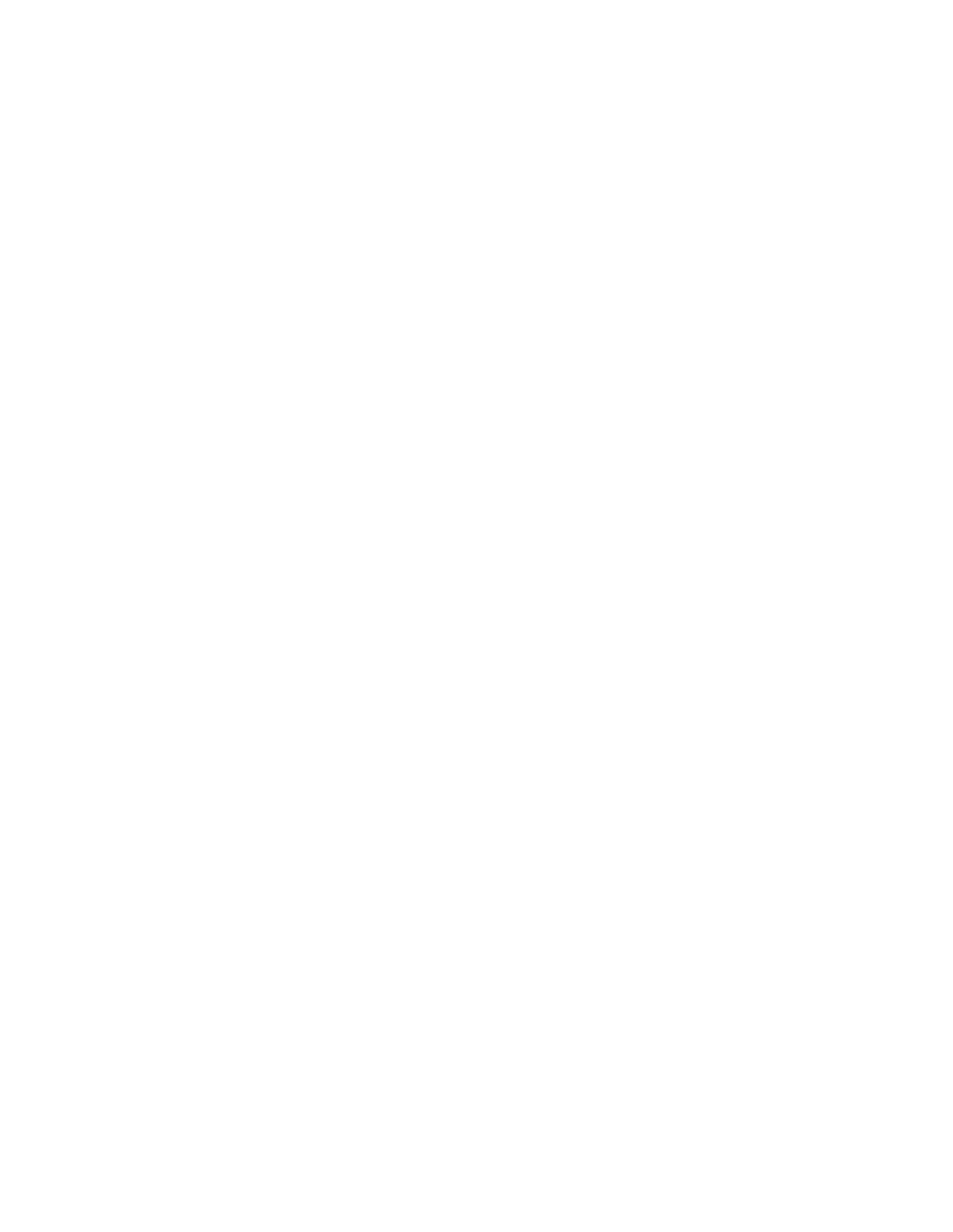# Table of Contents

| Portable Power Generator 1             |
|----------------------------------------|
|                                        |
| 1                                      |
| Manual Conventions2                    |
|                                        |
| <b>Controls and Features5</b>          |
|                                        |
|                                        |
|                                        |
|                                        |
| Remove the Generator from the Shipping |
|                                        |
| Install the Spark Arrester 8           |
|                                        |
|                                        |
|                                        |
|                                        |
| .<br>Generator Location 10             |
|                                        |
|                                        |
| Starting the Engine 10                 |
| Connecting Electrical Loads 10         |
| Stopping the Engine  10                |
| Do Not Overload Generator 11           |
|                                        |
| Power Management 11                    |
| Wattage Reference Chart11              |
|                                        |
| Engine Maintenance 12                  |
|                                        |
|                                        |
|                                        |
|                                        |
|                                        |
|                                        |
| Maintenance Schedule 13                |
| Generator Maintenance 13               |
|                                        |

| <b>Specifications  15</b>              |  |
|----------------------------------------|--|
| Engine Specifications 15               |  |
| Generator Specifications 15            |  |
|                                        |  |
|                                        |  |
|                                        |  |
|                                        |  |
|                                        |  |
|                                        |  |
|                                        |  |
| Troubleshooting 20                     |  |
|                                        |  |
| Warranty Qualifications  21            |  |
| Repair/Replacement Warranty 21         |  |
| Do not return the unit to the place of |  |
|                                        |  |
|                                        |  |
|                                        |  |
| Installation, Use and Maintenance 21   |  |
|                                        |  |
| <b>Limits of Implied Warranty and</b>  |  |
| Consequential Damage  21               |  |
| Contact Information  21                |  |
|                                        |  |
|                                        |  |
|                                        |  |
|                                        |  |
|                                        |  |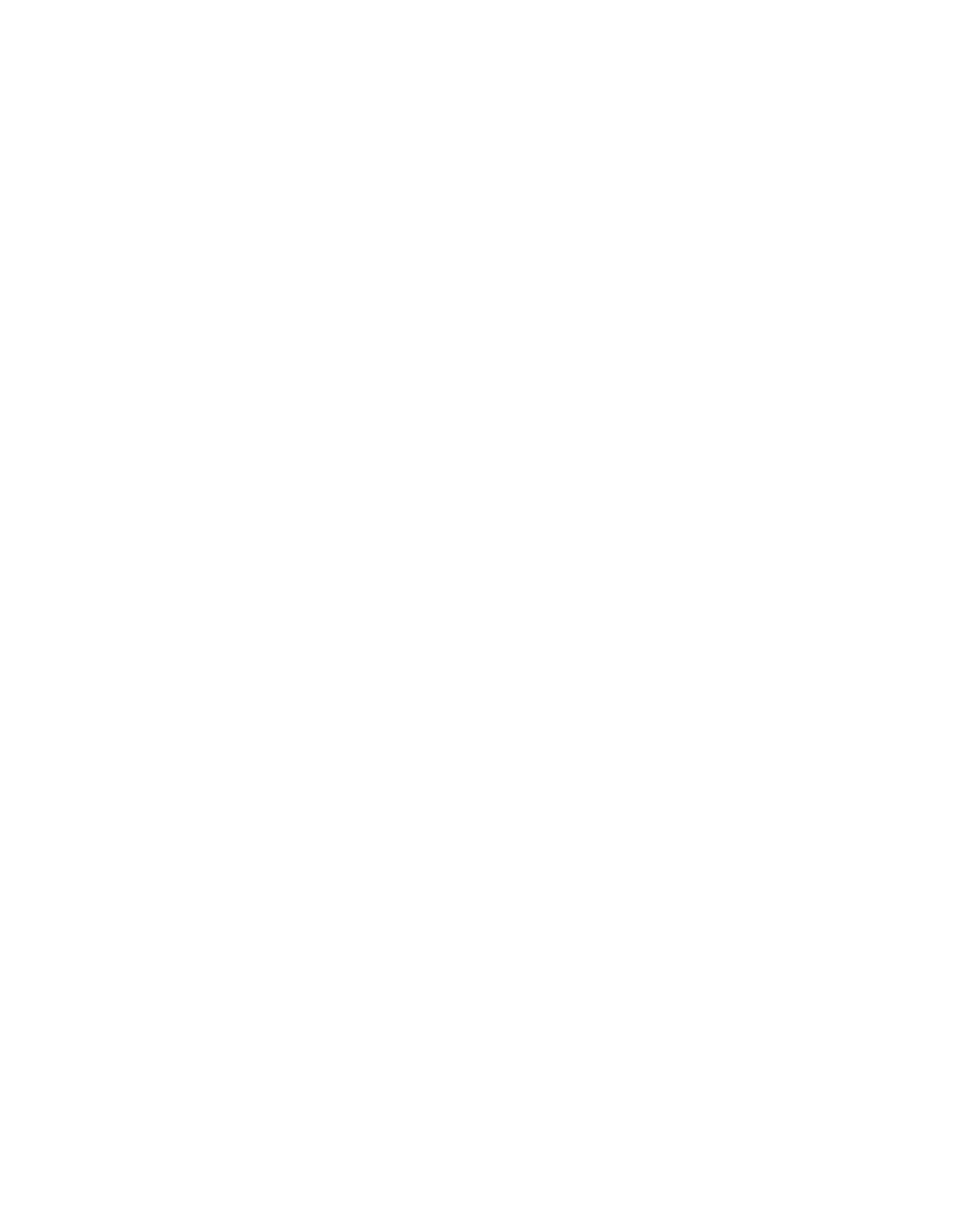# Introduction

Congratulations on your purchase of a Champion Power Equipment generator. CPE designs and builds generators to strict specifications. With proper use and maintenance, this generator will bring years of satisfying service.

# *Portable Power Generator*

This unit is a gasoline engine driven, alternating current (AC) generator. It is designed to supply electrical power for lighting, appliances, tools and similar equipment.

# *Accessories*

Champion Power Equipment manufactures and sells accessories designed to help you get the most from your purchase. To find out more about our covers, power cables and storm kits, please visit our web site at

www.championpowerequipment.com

# *This Booklet*

Every effort has been made to ensure the accuracy and completeness of the information in this manual. We reserve the right to change, alter and/or improve the product and this document at any time without prior notice.

Record the model and serial numbers as well as date and place of purchase for future reference. Have this information available when ordering parts and when making technical or warranty inquiries.

| <b>Champion Power Equipment Support</b> |
|-----------------------------------------|
| 1-877-338-0999                          |
| <b>Model Number</b>                     |
| C46540                                  |
| <b>Serial Number</b>                    |
|                                         |
| <b>Date of Purchase</b>                 |
|                                         |
| <b>Purchase Location</b>                |
|                                         |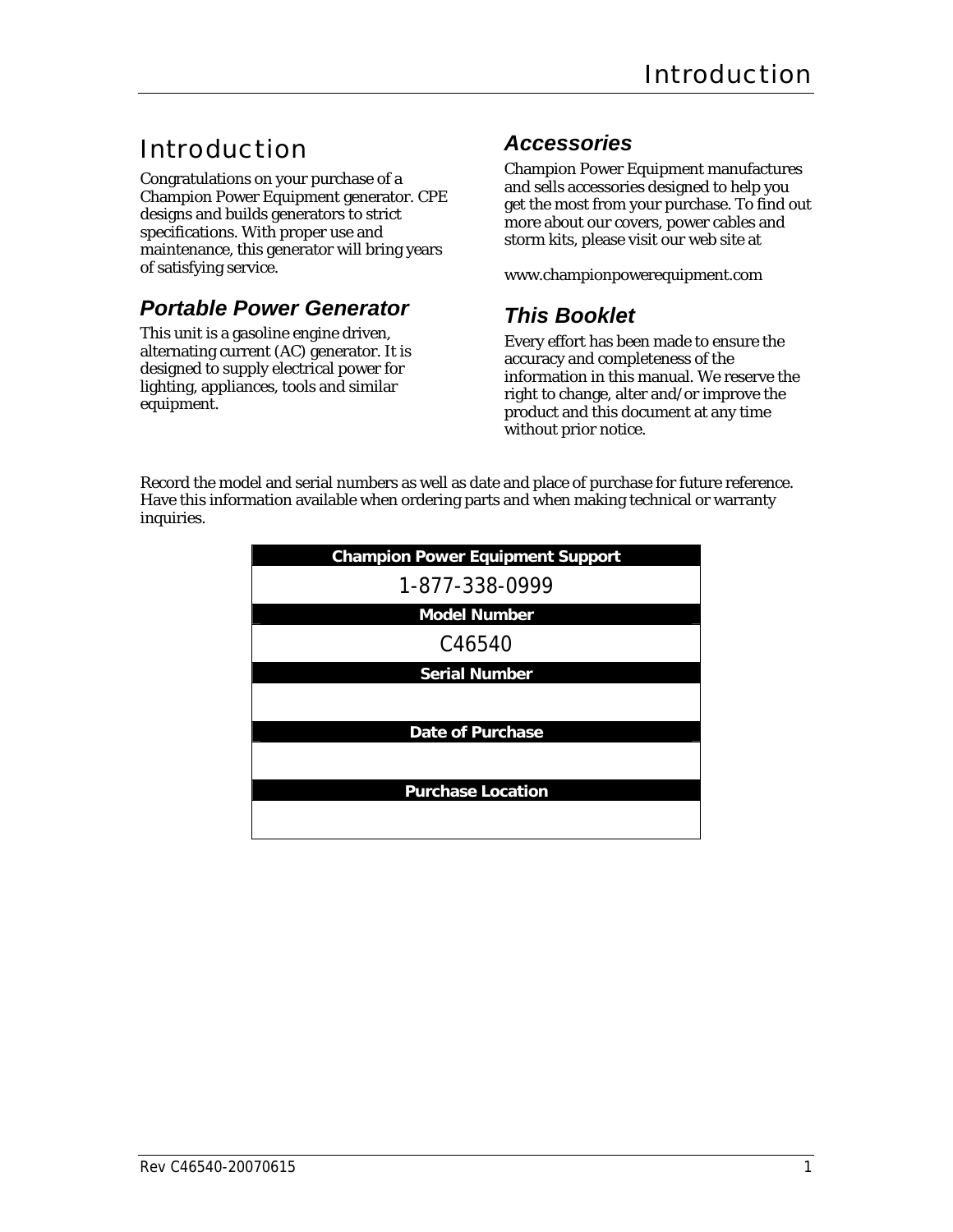# Manual Conventions

This manual uses the following symbols to help differentiate between different kinds of information. The safety symbol is used with a key word to alert you to potential hazards in operating and owning power equipment.

Follow all safety messages to avoid or reduce the risk of serious injury or death.

# **ADANGER**

DANGER indicates an imminently hazardous situation which, if not avoided, will result in death or serious injury.

# **A WARNING**

WARNING indicates a potentially hazardous situation which, if not avoided, could result in death or serious injury.

# **A** CAUTION

CAUTION indicates a potentially hazardous situation which, if not avoided, may result in minor or moderate injury.

# CAUTION

CAUTION used without the safety alert symbol indicates a potentially hazardous situation which, if not avoided, may result in property damage.

# **ONOTE**

If you have questions regarding your generator, we can help. Please call our help line at 1-877- 338-0999.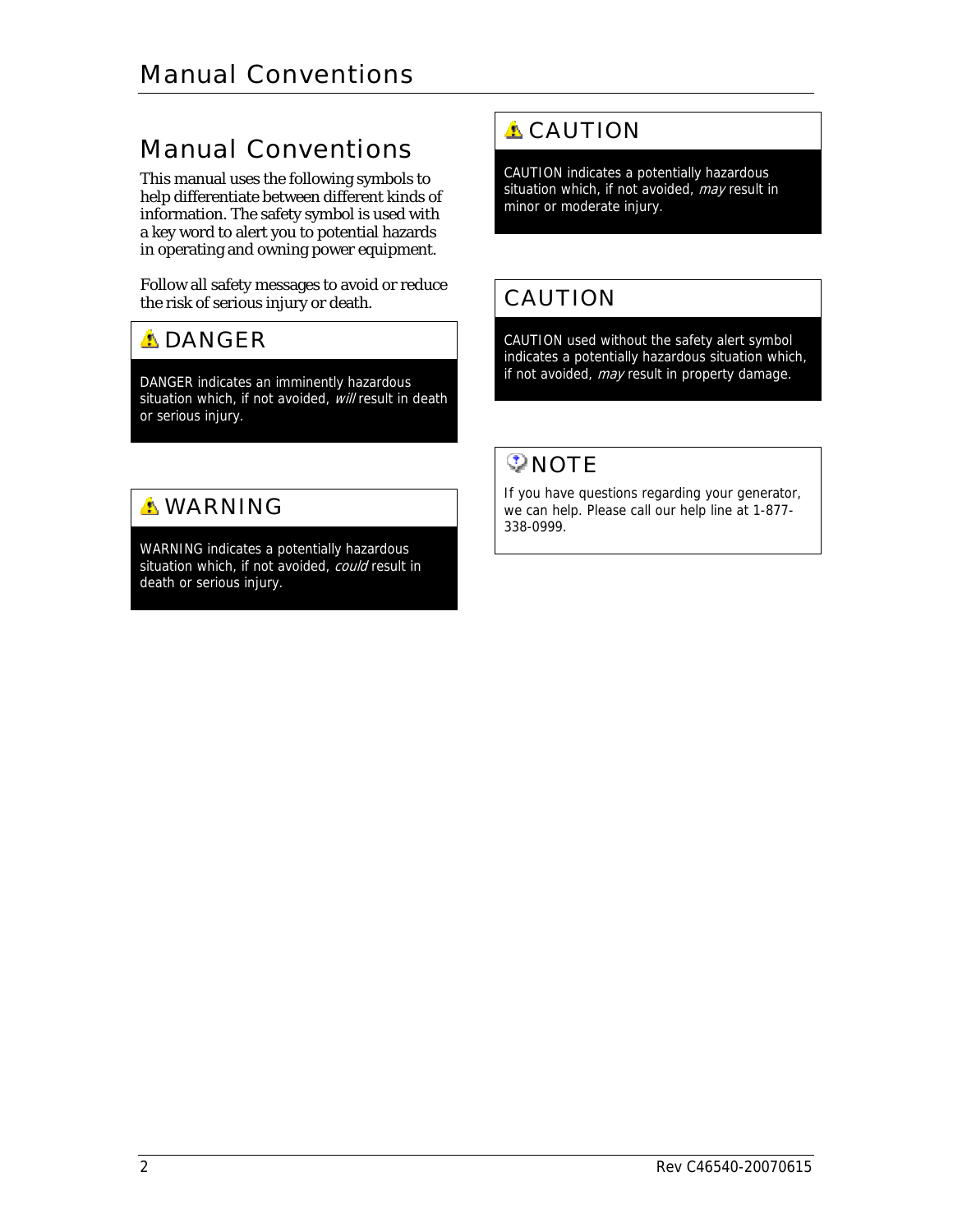# Safety Rules

# **A WARNING**

Read this manual thoroughly before operating your generator. Failure to follow instructions could result in serious injury or death.

# **A WARNING**

The engine exhaust from this product contains chemicals known to the state of California to cause cancer, birth defects, or other reproductive harm.

# **ADANGER**

Generator exhaust contains carbon monoxide, a colorless, odorless, poison gas. Breathing carbon monoxide will cause nausea, dizziness, fainting or death.

#### Operate generator outdoors only in a well ventilated area

DO NOT operate the generator inside any building, enclosure or compartment, including the generator compartment of a recreational vehicle. DO NOT allow exhaust fumes to enter a confined area through windows, doors, vents or other openings.

# **ADANGER**

Rotating parts can entangle hands, feet, hair, clothing and/or accessories.

Traumatic amputation or severe laceration can result.

Keep hands and feet away from rotating parts. Tie up long hair and remove jewelry. Operate equipment with guards in place. DO NOT wear loose-fitting clothing, dangling drawstrings or items that could become caught.

# **A DANGER**

Generator produces powerful voltage.

DO NOT touch bare wires or receptacles. DO NOT use electrical cords that are worn, damaged or frayed. DO NOT operate generator in wet weather. DO NOT allow children or unqualified persons to operate or service the generator Use a ground fault circuit interrupter (GFCI) in damp areas and areas containing conductive material such as metal decking. Use approved transfer equipment to isolate generator from your electric utility and Notify your utility company before connecting your generator to your power system.

# **A WARNING**

Sparks can result in fire or electrical shock.

#### **When servicing the generator:**

Disconnect the spark plug wire and place it where it cannot contact the plug. DO NOT check for spark with the plug removed. Use only approved spark plug testers.

# **A WARNING**

Running engines produce heat. Severe burns can occur on contact. Combustible material can catch fire on contact.

#### DO NOT touch hot surfaces.

Avoid contact with hot exhaust gases. Allow equipment to cool before touching. Maintain at least three feet of clearance on all sides to ensure adequate cooling. Maintain at least five feet of clearance from combustible materials.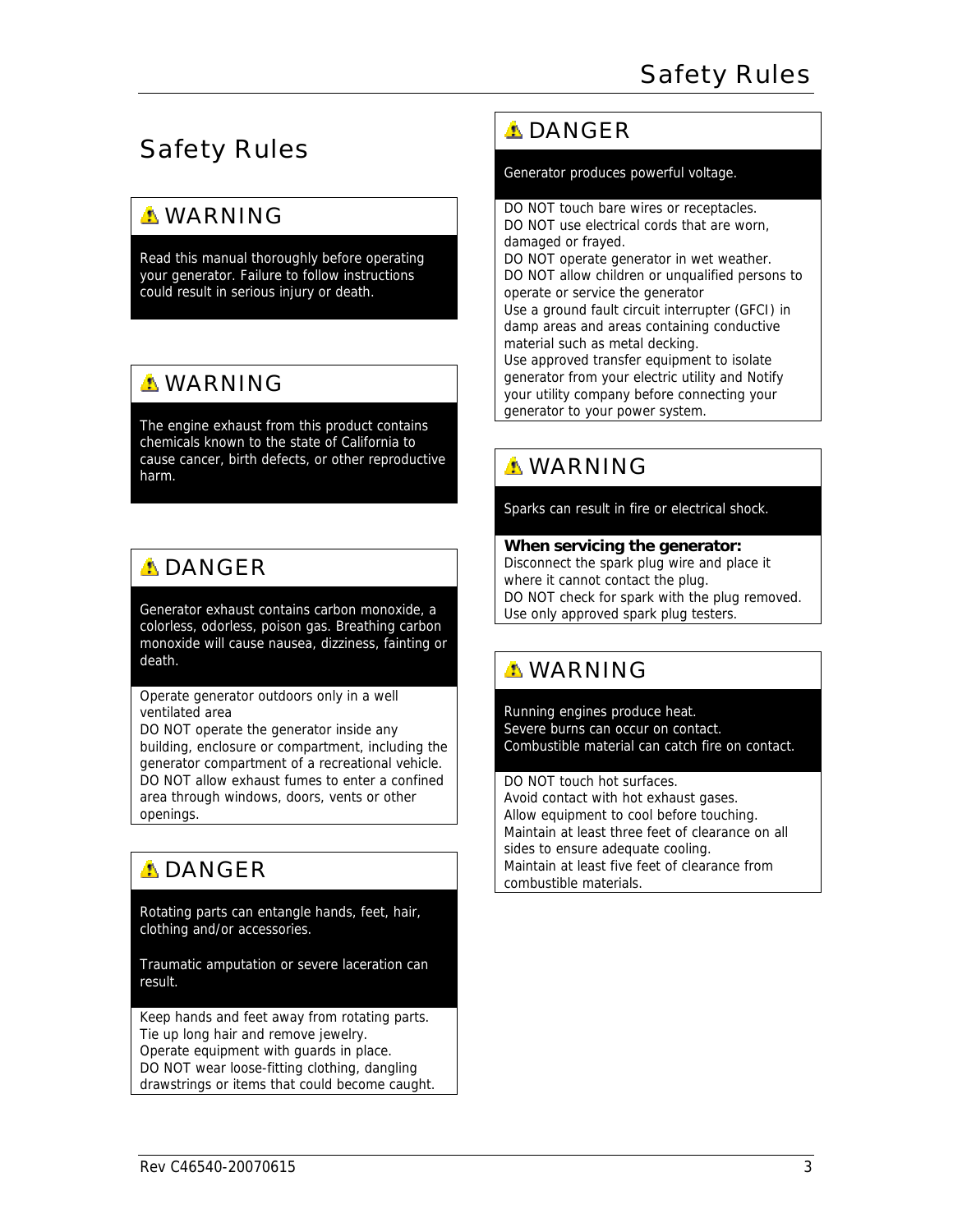# **A DANGER**

#### Fuel and fuel vapors are highly flammable and extremely explosive.

Fire or explosion can cause severe burns or death.

Unintentional startup can result in entanglement, traumatic amputation or laceration.

#### **When adding or removing fuel**

Turn the generator off and let it cool for at least two minutes before removing the fuel cap. Loosen the cap slowly to relieve pressure in the tank.

Only fill or drain fuel outdoors in a well-ventilated area.

DO NOT overfill the fuel tank.

Always keep fuel away from sparks, open flames, pilot lights, heat and other sources of ignition. DO NOT light or smoke cigarettes.

#### **When starting the generator**

DO NOT attempt to start a damaged generator. Make certain that the gas cap, air filter, spark plug, fuel lines and exhaust system are properly in place.

Allow spilled fuel to evaporate fully before attempting to start the engine.

Make certain that the generator is resting firmly on level ground.

#### **When operating the generator:**

DO NOT move or tip the generator during operation.

DO NOT tip the generator or allow fuel or oil to spill.

#### **When transporting or servicing the generator:**

Make certain that the fuel shutoff valve is in the off position and the fuel tank is empty. Disconnect the spark plug wire.

### **When storing the generator:**

Store away from sparks, open flames, pilot lights, heat and other sources of ignition.

### **A WARNING**

Rapid retraction of the starter cord will pull hand and arm towards the engine faster than you can let go.

Unintentional startup can result in entanglement, traumatic amputation or laceration.

Broken bones, fractures, bruises or sprains could result.

When starting engine, pull the starter cord slowly until resistance is felt and then pull rapidly to avoid kickback.

DO NOT start or stop the engine with electrical devices plugged in.

# **A** CAUTION

Exceeding the generator's running capacity can damage the generator and/or electrical devices connected to it

DO NOT overload the generator.

Start the generator and allow the engine to stabilize before connecting electrical loads. Connect electrical equipment in the off position, and then turn them on for operation. Turn electrical equipment off and disconnect before stopping the generator.

DO NOT tamper with the governed speed.

DO NOT modify the generator in any way.

# **A** CAUTION

Improper treatment or use of the generator can damage it, shorten its life and void your warranty.

Use the generator only for intended uses. Operate only on level surfaces.

DO NOT expose generator to excessive moisture, dust, or dirt.

DO NOT allow any material to block the cooling slots.

If connected devices overheat, turn them off and disconnect them from the generator.

DO NOT use the generator if:

Electrical output is lost

 Equipment sparks, smokes or emits flames Equipment vibrates excessively

4 **Rev C46540-20070615**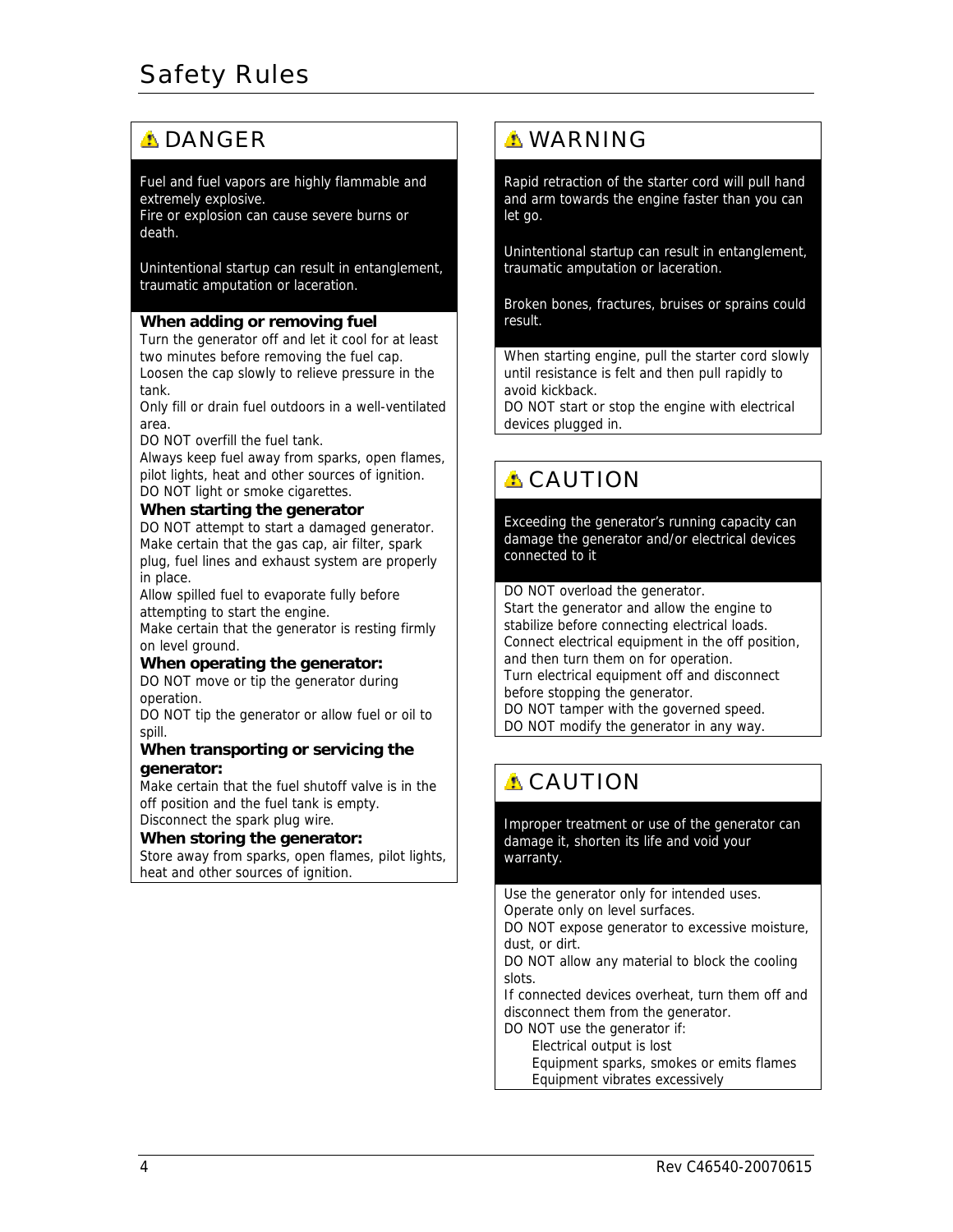# Controls and Features

Read this owner's manual before operating your generator. Familiarize yourself with the location and function of the controls and features. Save this manual for future reference.

# *Generator*



**Fuel Tank** – 6.5 gallon capacity fuel tank.

**Oil Filler Cap** – Check and fill engine oil level.

**Air Cleaner** – Protects the engine by filtering dust and debris from the intake air.

**Choke** – Used to start the engine

**Recoil Starter** – Used to start the engine

**Fuel Valve** – Turn this valve to the "On" position to supply fuel to the engine.

**Serial Number** – Please have this number available when calling for assistance.

**Low Oil Sensor** – Senses the level of oil in the crankcase and shuts the engine down if the level falls too low.

**Power Panel** – See "Power Panel"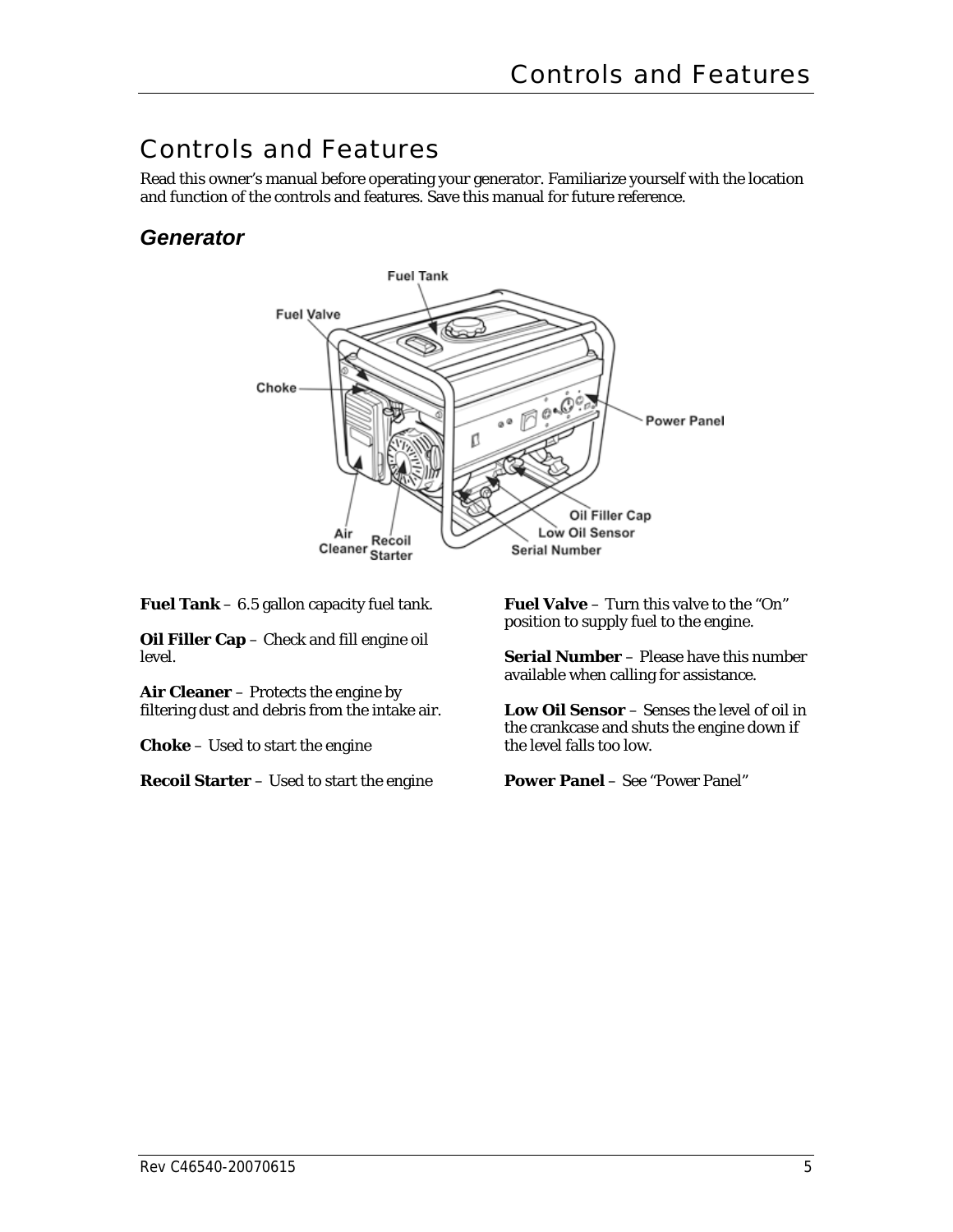# *Power Panel*



### **Receptacles**

 $120/240$  V 20 A Twist-Lock – protected by a 15 A push-to-reset circuit breaker on each 120 Volt leg of the receptacle. This receptacle powers 240 Volt AC, 60 Hz, single phase loads requiring up to 14.6 A or 3500 Watts of power. If an L14-30P plug is wired for only one 120 Volt leg (3-wire connection) then this receptacle powers 120 Volt AC, 60 Hz, single phase loads requiring up to 15 A or 1800 Watts of power.

120 V 20 A Recreational Vehicle (RV)-  $Receptacle – protected by two 15 A push-to-$ </u> reset circuit breakers. This receptacle powers 120 Volt AC, 60 Hz, single phase loads requiring up to 29.2 Amps or 3500 watts of power.

120 V 20 A Receptacle – This receptacle powers 120 Volt AC, single phase, 60 Hz loads requiring up to 20 A Or 2400 Watts of power.

 $12$  V 10 A DC – this receptacle allows you to recharge a 12 Volt automotive or utility style storage battery with the battery charge cables provided. This receptacle cannot charge 6 Volt batteries and cannot be used to crank an engine. It is not recommended for charging deep cycle batteries. Do not charge batteries for extended periods of time without checking.

**Voltmeter** – Displays the output voltage of the generator.

**Circuit Breakers** – Protects the generator against electrical overload.

**Engine Switch** – Flip the switch to the "On" position and pull the recoil starter to start the generator. Turn to the "Off" position to turn off the generator.

**Ground Terminal** – Consult an electrician for local grounding regulations.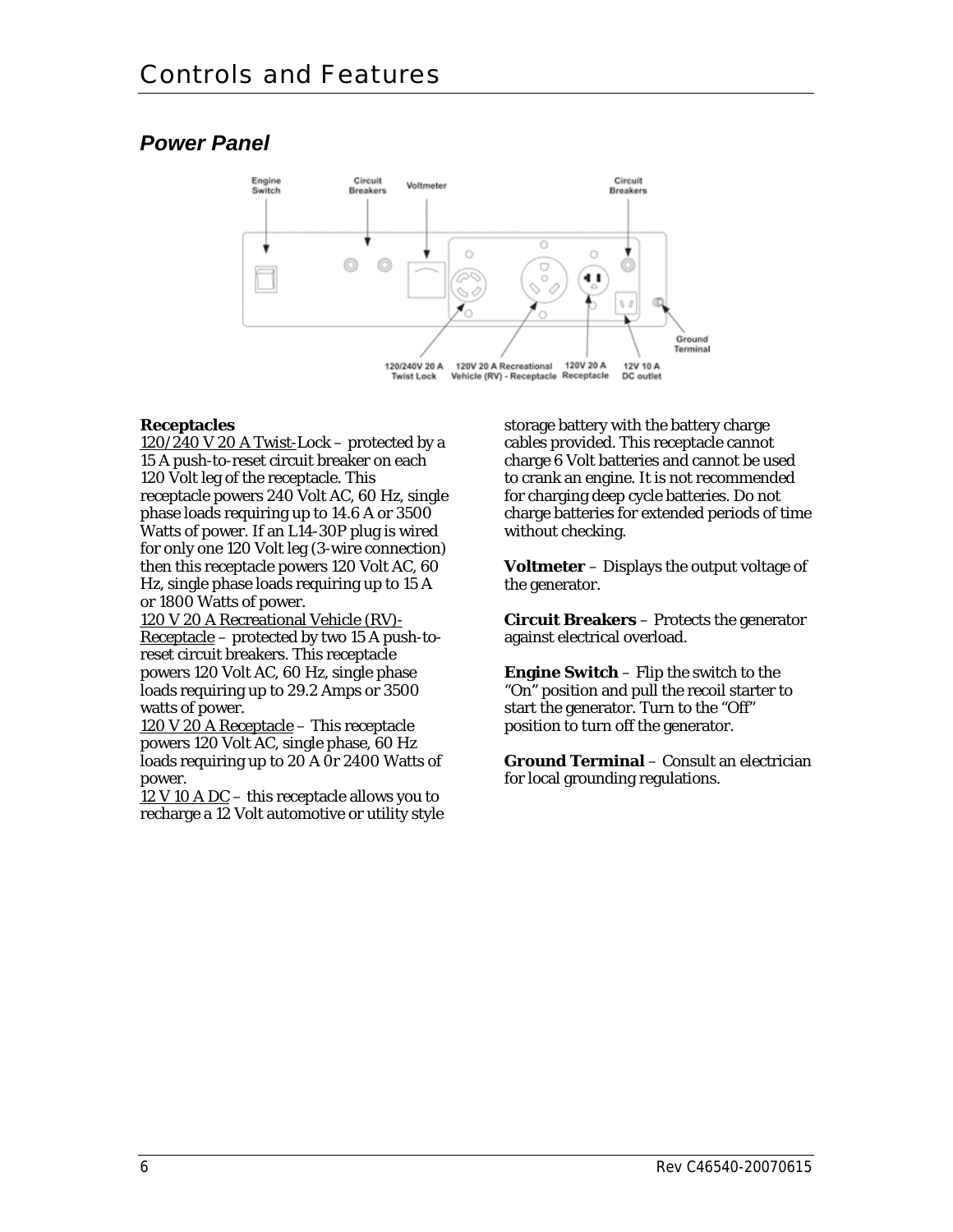# *Parts Included*

Your C46540 Gasoline Powered Generator ships with the following parts:



6 foot Battery Cable



| Spark Arrester Kit          |          |
|-----------------------------|----------|
| <b>Spark Arrester</b>       | 1 piece  |
| <b>Cover Plate</b>          | 1 piece  |
| <b>Screws, Lock Washers</b> | 2 pieces |



| Oil Funnel               | 1 piece |
|--------------------------|---------|
| Wrench                   | 1 piece |
| <b>Spark Plug Socket</b> | 1 piece |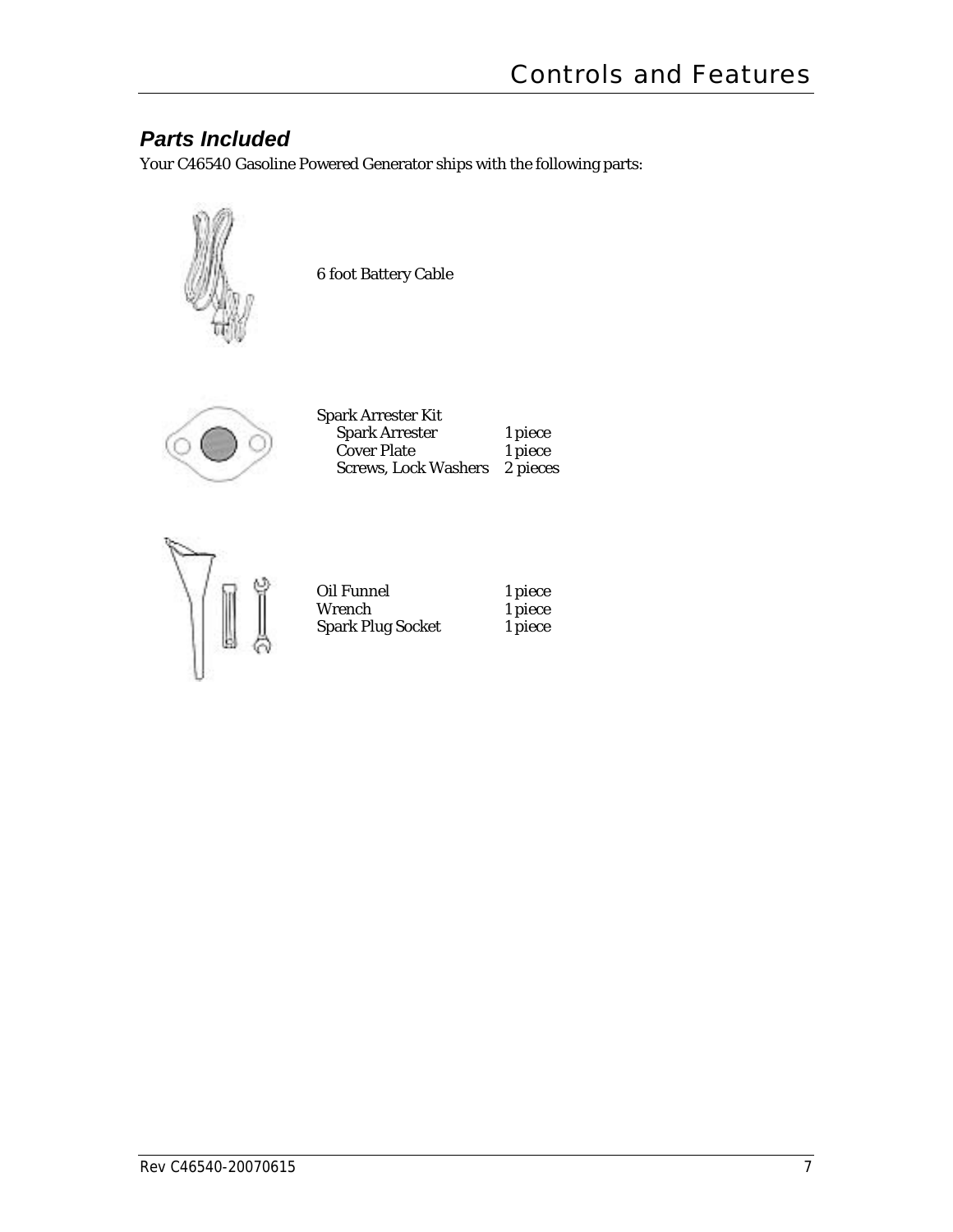# Assembly

Your generator requires some assembly. This unit ships from our factory without oil. It must be properly serviced with fuel and oil before operation.

If you have any questions regarding the assembly of your generator, call our help line at 1-877-338-0999. Please have your serial number and model number available.

### *Remove the Generator from the Shipping Carton*

- 1. Set the shipping carton on a solid, flat surface.
- 2. Remove everything from the carton except the generator.
- 1. Carefully cut each corner of the box from top to bottom. Fold each side flat on the ground to provide a surface area

# *Install the Spark Arrester*

Insert the spark arrester screen into the muffler outlet. Secure the spark arrester by placing the cover plate over the end of the screen, with the lettering facing outward. Secure the cover plate with the two screws and lock washers provided with the spark arrester kit.

# *Add Engine Oil*

# **A** CAUTION

DO NOT attempt to crank or start the engine before it has been properly filled with the recommended type and amount of oil. Damage to the generator as a result of failure to follow these instructions will void your warranty.

- 1. Place the generator on a flat, level surface.
- 2. Remove oil fill cap/dipstick to add oil.
- 3. Add 0.63 qt (0.6 L) of oil and replace oil fill cap/dipstick.
- 4. Check engine oil level daily and add as needed.

# CAUTION

The engine is equipped with a low-oil-shutoff and the will stop when the oil level in the crankcase falls below the threshold level.

# $\heartsuit$  NOTE

Check oil often during the break-in period. Refer to the Maintenance section for recommended service intervals.

# $\mathcal Q$  NOTE

The generator rotor has a sealed, pre-lubricated ball bearing that requires no additional lubrication for the life of the bearing.

# *Add Fuel*

- 1. Use clean, fresh, regular unleaded fuel with a minimum octane rating of 85.
- 2. DO NOT mix oil with fuel.
- 3. Clean the area around the fuel cap.
- 4. Remove the fuel cap
- 5. Slowly add fuel to the tank. DO NOT overfill. Allow approximately ¼ inch of space for fuel expansion.
- 6. Screw on the fuel cap and wipe away any spilled fuel.

# **A** CAUTION

Use regular unleaded gasoline with a minimum octane rating of 85.

#### Do not mix oil and gasoline.

Fill tank to approximately ¼" below the top of the tank to allow for fuel expansion.

DO NOT fill fuel tank indoors.

DO NOT fill fuel tank when the engine is running or hot.

DO NOT overfill the fuel tank.

DO NOT light cigarettes or smoke when filling the fuel tank.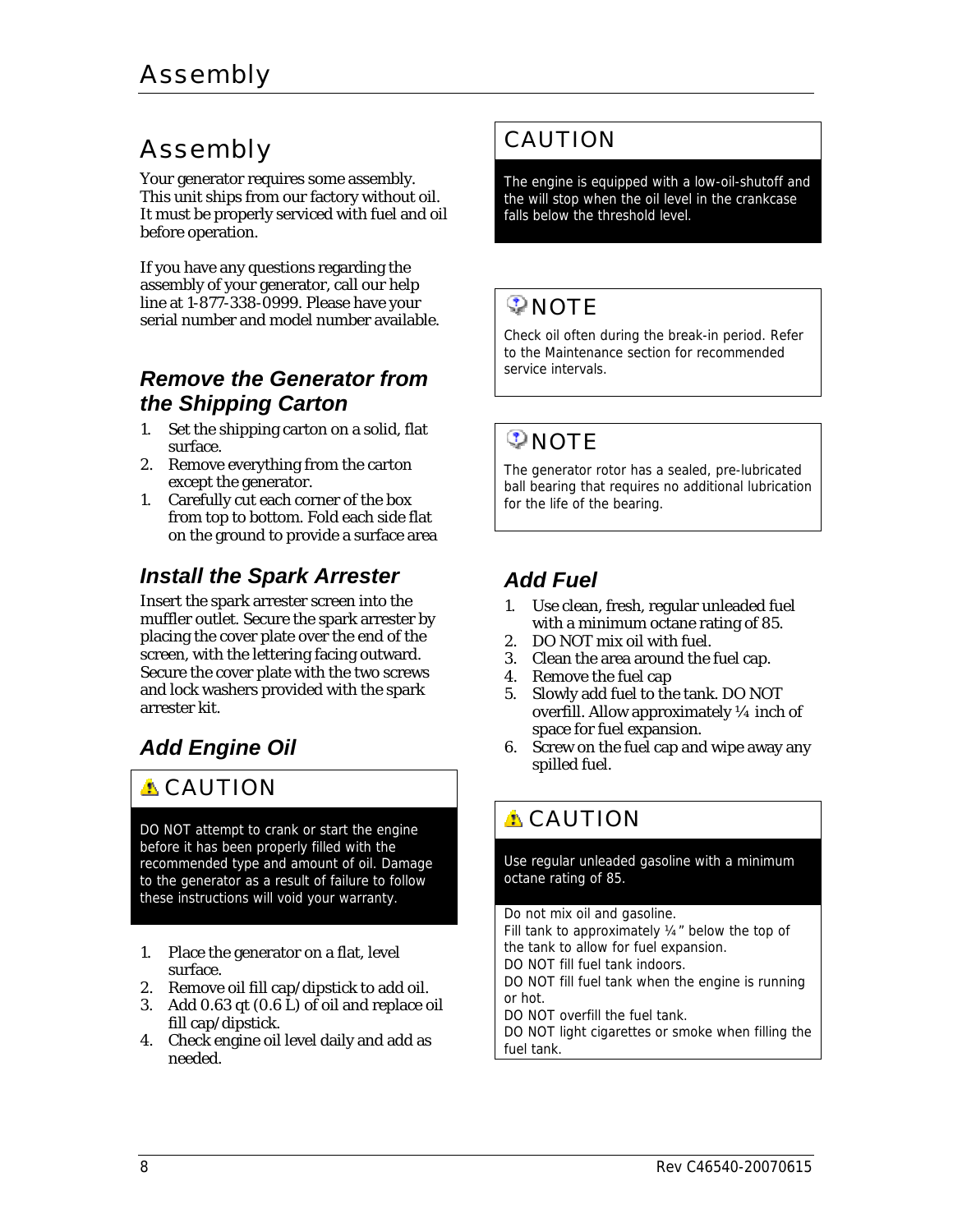# *Grounding*

Your generator must be properly connected to an appropriate ground to help prevent electric shock.

# **A WARNING**

Failure to properly ground the generator can result in electric shock.

A ground terminal connected to the frame of the generator has been provided on the power panel. For remote grounding, connect of a length of heavy gauge (12 AWG minimum) copper wire between the generator ground terminal and a copper rod driven into the ground. We strongly recommend that you consult with a qualified electrician to ensure compliance with local electrical codes.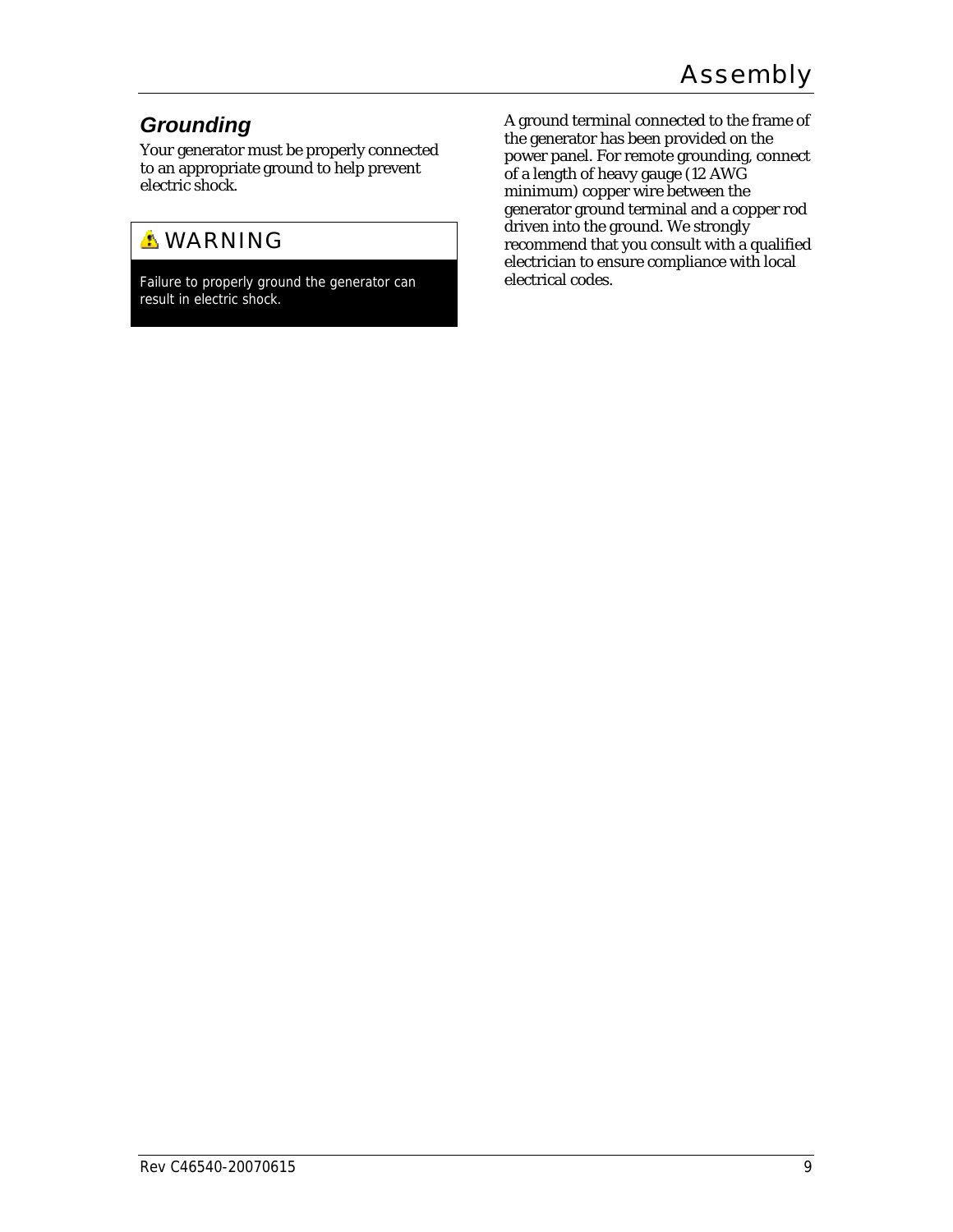# **Operation**

### *Generator Location*

Please consult your local authority. In some areas, generators must be registered with the local utility.

Generators used at construction sites may be subject to additional rules and regulations. This generator must have at least five feet of clearance from combustible material. Leave at least three feet of clearance on all sides of the generator to allow for adequate cooling, maintenance and servicing.

Place the generator in a well-ventilated area. DO NOT place the generator near vents or intakes where exhaust fumes could be drawn into occupied or confined spaces. Carefully consider wind and air currents when positioning generator.

# *Grounding*

The generator system ground connects the frame to the ground terminals on the power panel. The system ground is connected to the AC neutral wire.

# *Surge Protection*

# CAUTION

Voltage fluctuation may impair the proper functioning of sensitive electronic equipment.

Electronic devices, including computers and many programmable appliances use components that are designed to operate within a narrow voltage range and may be affected by momentary voltage fluctuations. While there is no way to prevent voltage fluctuations, you can take steps to protect sensitive electronic equipment.

1. *Install UL1449, CSA-listed, plug-in surge suppressors on the outlets feeding your sensitive equipment.* Surge suppressors come in single- or multi-outlet styles. They're designed to protect against virtually all shortduration voltage fluctuations.

2. *Obtain an Uninterruptible Power Supply (UPS) device.* Most UPS devices come with a rechargeable battery between the electronic equipment and power supply source. The device buffers the voltage and protects against virtually all shortduration voltage fluctuations.

# *Starting the Engine*

- 1. Make certain the generator is on a flat, level surface.
- 2. Disconnect all electrical loads from the generator. Never start or stop the generator with electrical devices plugged in or turned on.
- 3. Turn the fuel valve to the "On" position.
- 4. Move the choke lever to the "Choke" position.
- 5. Pull the starter cord slowly until resistance is felt and then pull rapidly
- 6. As engine warms up, move the choke lever to "Run".

# $\heartsuit$  NOTE

If the engine starts but does not run, make certain that the generator is on a flat, level surface. The engine is equipped with a low oil sensor that will prevent the engine from running when the oil level falls below a critical threshold.

# *Connecting Electrical Loads*

- 1. Let the engine stabilize and warm up for a few minutes after starting
- 2. Plug in and turn on the desired 120 and/or 240 Volt AC single phase, 60 Hz electrical loads.

DO NOT connect 3-phase loads to the generator.

DO NOT connect 50 Hz loads to the generator.

DO NOT overload the generator.

# *Stopping the Engine*

- 1. Turn off and unplug all electrical loads. Never start or stop the generator with electrical devices plugged in or turned on.
- 2. Let the generator run at no-load for several minutes to stabilize internal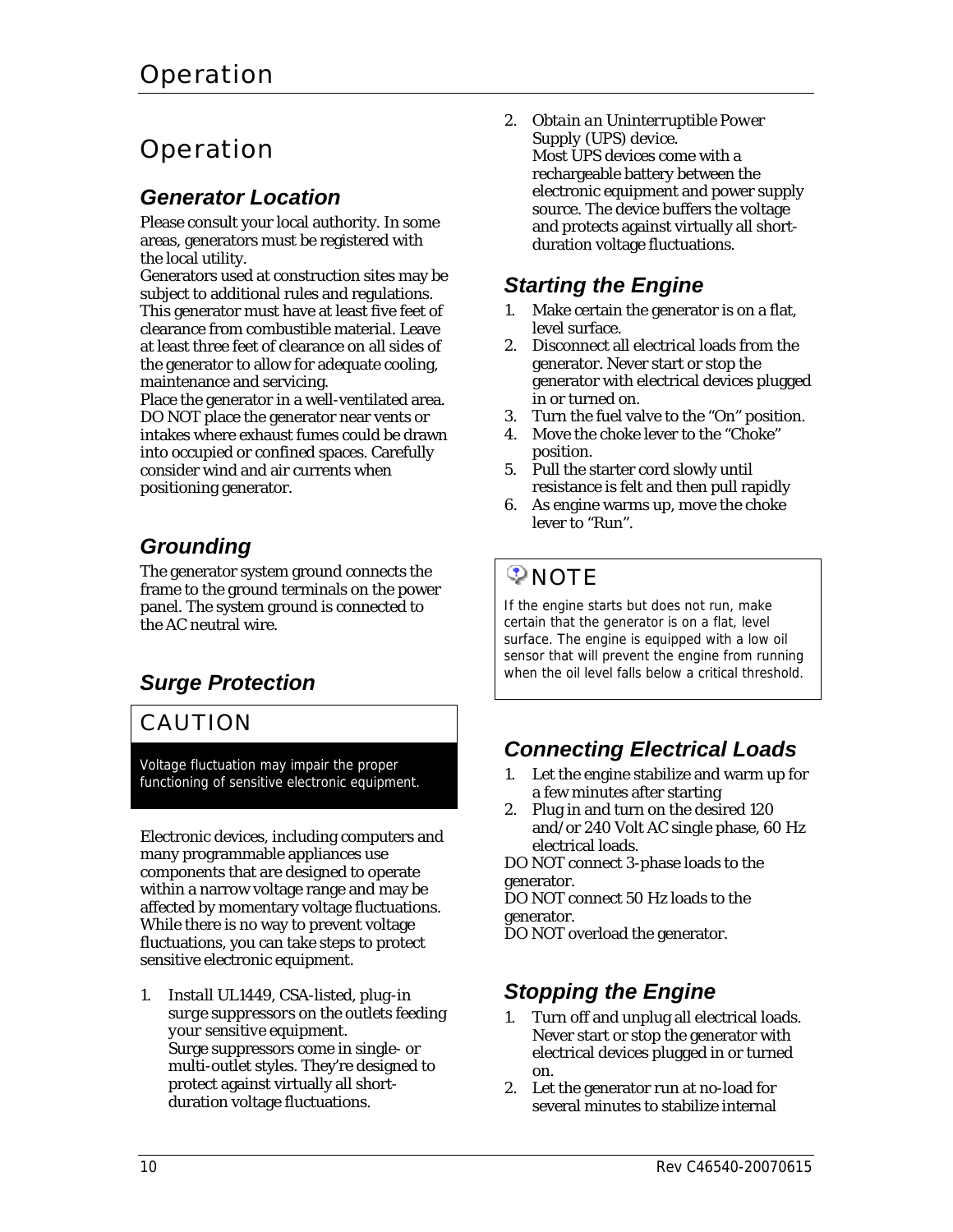temperatures of the engine and generator.

- 3. Turn the ignition switch to the "Off" position.
- 4. Turn the fuel valve to the "Off" position.

# *Do Not Overload Generator*

### **Capacity**

- Follow these simple steps to calculate the running and starting watts necessary for your purposes.
- 1. Select the electrical devices you plan on running at the same time.
- 2. Total the running watts of these items. This is the amount of power you need to keep your items running.
- 3. Identify the highest starting wattage of all devices identified in step 1. Add this number to the number calculated in step 2. Surge wattage is the extra burst of power needed to start some electric driven equipment. Following the steps listed under "Power Management" will guarantee that only one device will be starting at a time.

### **Power Management**

Use the following formula to convert voltage and amperage to watts:

Volts x Amps = Watts

To prolong the life of your generator and attached devices, follow these steps to add electrical load:

- 1. Start the generator with no electrical load attached.
- 2. Allow the engine to run for several minutes to stabilize.
- 3. Plug in and turn on the first item. It is best to attach the item with the largest load first.
- 4. Allow the engine to stabilize.
- 5. Plug in and turn on the next item.
- 6. Allow the engine to stabilize.
- 7. Repeat steps 5-6 for each additional item.

# $\mathcal{D}$  NOTE

Never exceed the generator capacity when adding loads.

### *Wattage Reference Chart*

Use the chart to determine approximate wattage requirements for your equipment.

### **ONOTE**

Starting watts can exceed three times the running watts. The values in the following table are approximate. Refer to your tool or appliance for actual wattage consumption.

| Item                         | Running<br><b>Watts</b> | <b>Starting</b><br><b>Watts</b> |
|------------------------------|-------------------------|---------------------------------|
| <b>Essentials</b>            |                         |                                 |
| Light Bulb 100W              | 100                     |                                 |
| Refrigerator/Freezer         | 1200                    | 2400                            |
| Freezer                      | 500                     | 500                             |
| Sump Pump                    | 600                     | 1800                            |
| Well Pump 1 HP               | 2000                    | 4000                            |
| Water Heater                 | 4000                    |                                 |
| Security System              | 180                     |                                 |
| <b>AM/FM Radio</b>           | 300                     |                                 |
| Garage Door Opener 1/2 HP    | 500                     | 600                             |
| Battery Charger 12V DC       | 110                     |                                 |
| <b>Heating/Cooling</b>       |                         |                                 |
| Air Conditioner 12000 BTU    | 1700                    | 2500                            |
| Fan                          | 300                     | 600                             |
| Furnace Fan 1/3 HP           | 1200                    | 2000                            |
| <b>Home Appliances</b>       |                         |                                 |
| Microwave 1000W              | 1000                    |                                 |
| Electric Range - One Element | 1500                    |                                 |
| <b>Electric Skillet</b>      | 1250                    |                                 |
| Coffee Maker                 | 1500                    |                                 |
| Clothes Washer               | 1200                    |                                 |
| Entertainment                |                         |                                 |
| CD/DVD Player                | 100                     |                                 |
| <b>VCR</b>                   | 100                     |                                 |
| Stereo Receiver              | 450                     |                                 |
| Television 27"               | 500                     |                                 |
| PC with 15" Monitor          | 800                     |                                 |
| <b>Job Site</b>              |                         |                                 |
| Belt Sander 3"               | 1000                    | 1500                            |
| Bench Grinder 6"             | 700                     | 1500                            |
| Circular Saw                 | 1500                    | 1500                            |
| Compressor 1 1/2 HP          | 2500                    | 2500                            |
| Edge Trimmer                 | 500                     | 500                             |
| Hand Drill 1/2"              | 1000                    | 1000                            |
| Lawn Mower                   | 1200                    | 1800                            |
| Paint Sprayer                | 600                     | 1200                            |
| Table Saw                    | 2000                    | 2000                            |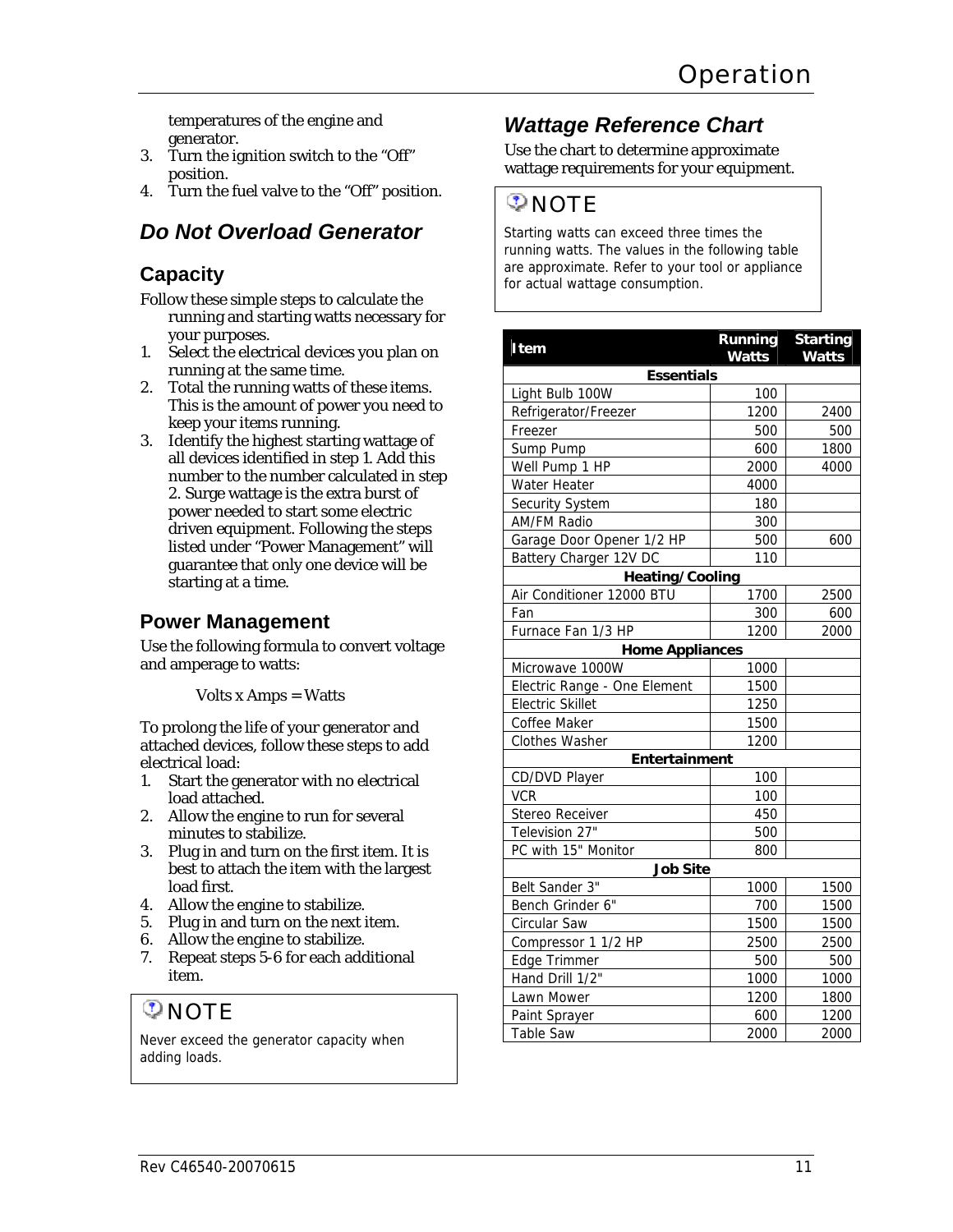# Maintenance

The owner/operator is responsible for all periodic maintenance.

# **A WARNING**

Never operate a damaged or defective generator.

# **A** WARNING

Tampering with the factory set governor will void your warranty.

# **A WARNING**

Improper maintenance will void your warranty.

Complete all scheduled maintenance in a timely manner. Correct any issue before operating the generator.

# **D**NOTE

For service or parts assistance, contact our help line at 1-877-338-0999.

# *Engine Maintenance*

To prevent accidental starting, remove and ground spark plug wire before performing any service.

### **Oil**

Change oil when the engine is warm. Refer to the oil specification to select the proper grade of oil for your operating environment.

- 1. Remove the oil drain plug with a 15 mm socket and extension.
- 2. Allow the oil to drain completely.
- 3. Replace the drain plug.
- 4. Remove oil fill cap/dipstick to add oil.
- 5. Add 0.63 qt (0.6 L) of oil and replace oil fill cap/dipstick.

6. Dispose of used oil at an approved waste management facility.



### **Spark Plugs**

- 1. Remove the spark plug cable from the spark plug.
- 2. Use the spark plug tool that shipped with your generator to remove the plug.
- 3. Inspect the electrode on the plug. It must be clean and not worn to produce the spark required for ignition.
- 4. Make certain the spark plug gap is 0.7 0.8mm (0.028 - 0.031 in.).
- 5. Refer to the spark plug recommendation chart when replacing the plug.
- 6. Carefully thread the plug into the engine.
- 7. Use the spark plug tool to firmly install the plug.
- 8. Attach the spark plug wire to the plug.

### **Air Filter**

- 1. Remove the snap-on cover holding the air filter to the assembly.
- 2. Remove the foam element.
- 3. Wash in liquid detergent and water. Squeeze thoroughly dry in a clean cloth.
- 4. Saturate in clean engine oil.
- 5. Squeeze in a clean, absorbent cloth to remove all excess oil.
- 6. Place the filter in the assembly.
- 7. Reattach the air filter cover and snap in place.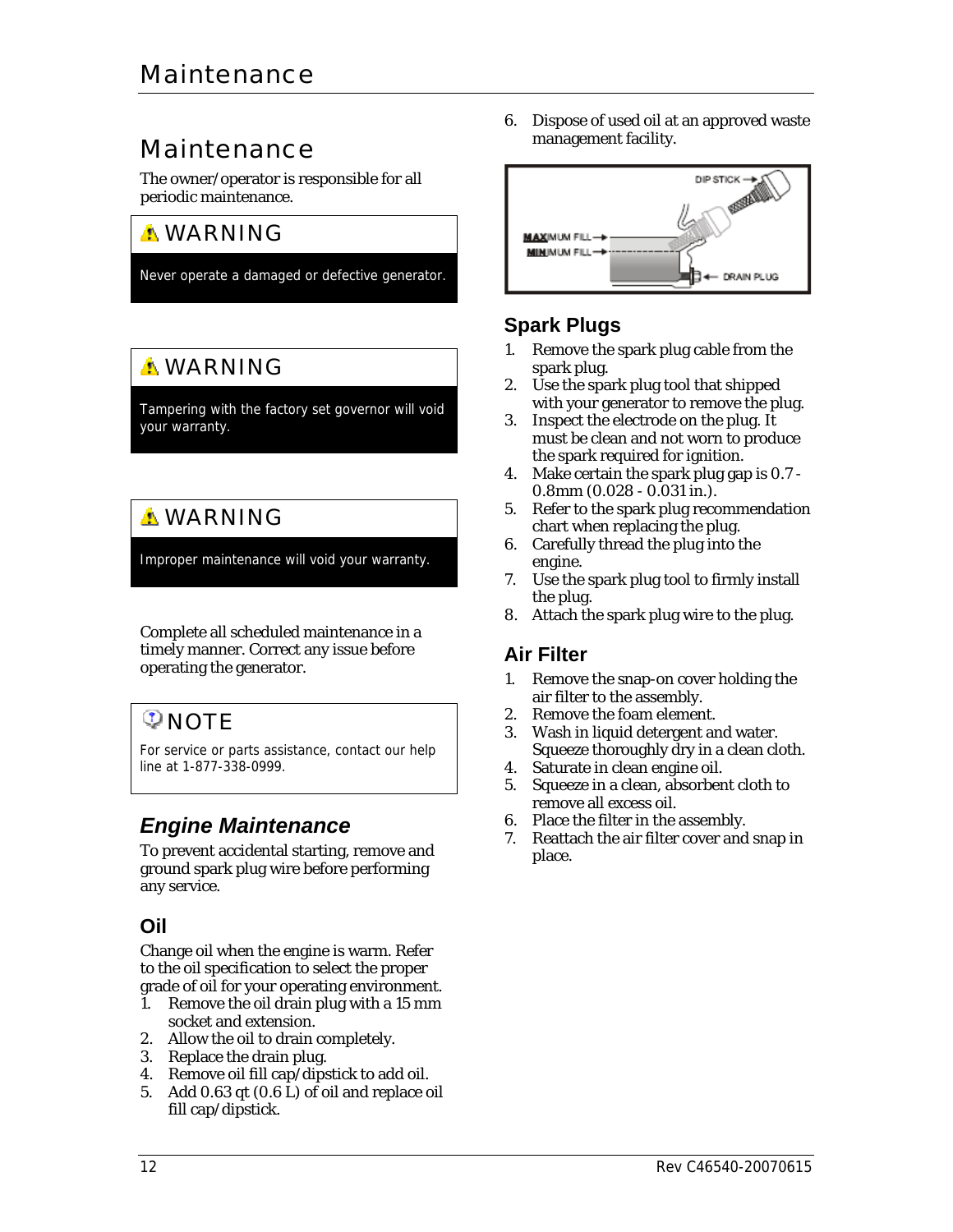### **Spark Arrester**

- 1. Allow the engine to cool completely before servicing the spark arrester.
- 2. Remove the two screws holding the cover plate which retains the end of the spark arrester to the muffler.
- 3. Remove the spark arrester screen.
- 4. Carefully remove the carbon deposits from the spark arrester screen with a wire brush.
- 5. Replace the spark arrester if it is damaged.
- 6. Position the spark arrester in the muffler and attach with the two screws.

### **Cleaning**

# **A** CAUTION

### DO NOT spray engine with water.

Water can contaminate the fuel system.

Use a damp cloth to clean exterior surfaces of the engine.

Use a soft bristle brush to remove dirt and oil.

Use an air compressor (25 PSI) to clear dirt and debris from the engine.

# **Adjustments**

The air-fuel mixture is not adjustable. Tampering with the governor can damage your generator and your electrical devices and will void your warranty. CPE recommends that you contact our service line at 1-877-338-0999 for all other service and/or adjustment needs.

### **Maintenance Schedule**

Follow the service intervals indicated in the schedule below.

Service your generator more frequently when operating in adverse conditions. Contact our help line at 1-877-338-0999 to locate the nearest Champion Power Equipment certified service dealer for your generator or engine maintenance needs.

| Every 8 hours or daily                                             |
|--------------------------------------------------------------------|
| Check oil level                                                    |
| Clean around air intake and muffler                                |
| First 5 Hours                                                      |
| Change oil                                                         |
| First 10 hours                                                     |
| Check/Adjust Valve Clearance *                                     |
| Every 50 hours or every season                                     |
| Clean air filter                                                   |
| Change oil if operating under heavy load<br>or in hot environments |
| Every 100 hours or every season                                    |
| Change oil                                                         |
| Clean/Adjust spark plug                                            |
| Check/Adjust valve clearance *                                     |
| Clean spark arrester                                               |
| Clean fuel tank and filter *                                       |
| Every 3 years                                                      |
| Replace fuel line                                                  |

To be performed by knowledgeable, experienced owners or Champion Power Equipment certified service dealers

# *Generator Maintenance*

Make certain that the generator is kept clean and stored properly. Only operate the unit on a flat, level surface in a clean, dry operating environment. DO NOT expose the unit to extreme conditions, excessive dust, dirt, moisture or corrosive vapors.

# **A** CAUTION

DO NOT use a garden hose to clean the generator.

Water can enter the generator through the cooling slots and damage the generator windings.

Use a damp cloth to clean exterior surfaces of the generator.

Use a soft bristle brush to remove dirt and oil.

Use an air compressor (25 PSI) to clear dirt and debris from the generator.

Inspect all air vents and cooling slots to ensure that they are clean and unobstructed.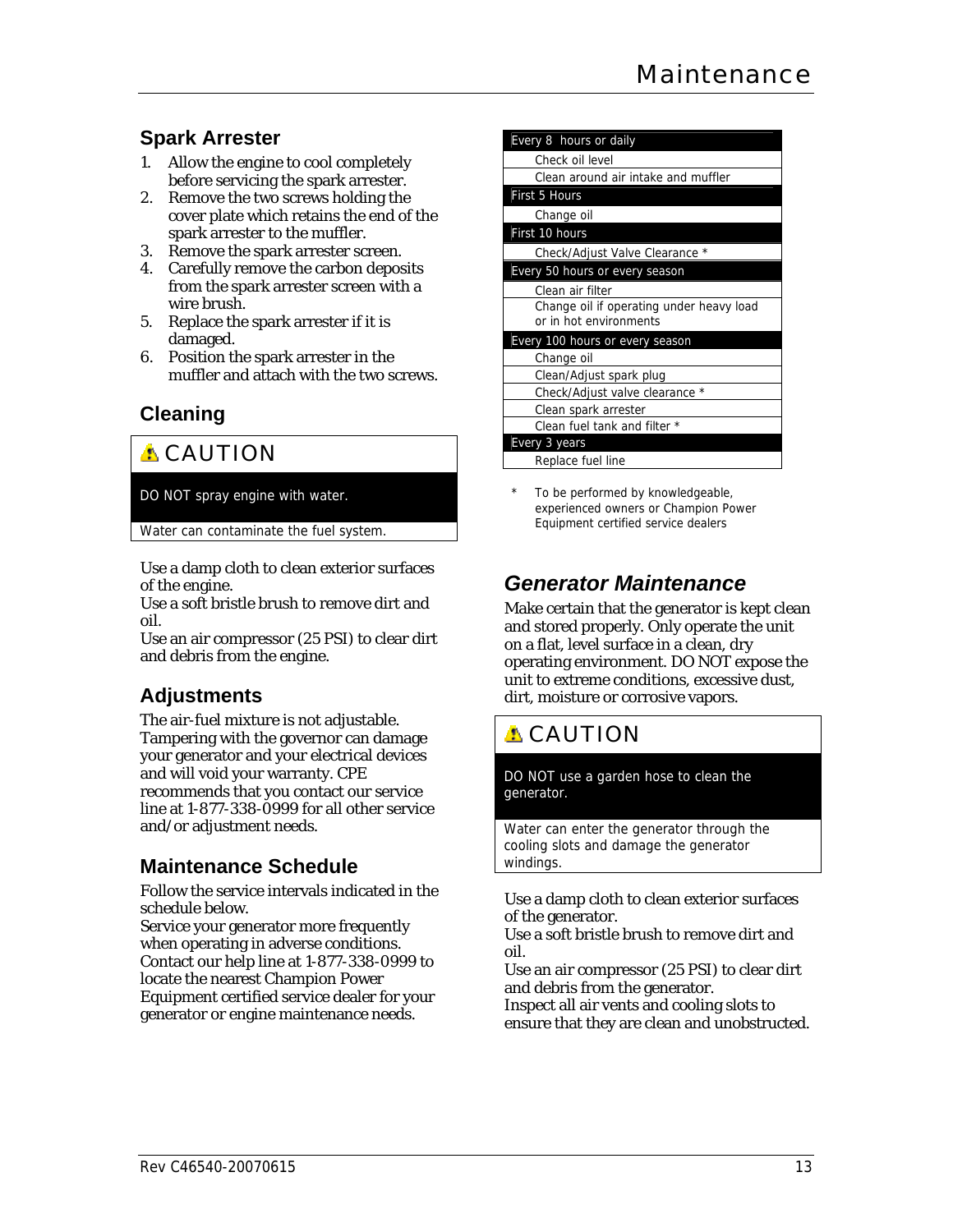# Storage

The generator should be started at least once every 14 days and allowed to run for at least 20 minutes. For longer term storage, please follow these guidelines.

# *Engine Storage*

- 1. Allow the engine to cool completely before storage.
- 2. Clean the engine according to the instructions in the Maintenance section.
- 3. Drain all fuel completely from the fuel line and carburetor to prevent gum from forming.
- 4. Add a fuel stabilizer into the fuel tank.
- 5. Change the oil.
- 6. Remove the spark plug and pour about ½ ounce of oil into the cylinder. Crank the engine slowly to distribute the oil and lubricate the cylinder.
- 7. Reattach the spark plug.

# *Generator Storage*

- 1. Allow the generator to cool completely before storage.
- 2. Turn off the fuel supply at the fuel valve.
- 3. Clean the generator according to the instructions in the Maintenance section.
- 4. Store the unit in a clean, dry area.
- 5. Store in a clean, dry place out of direct sunlight.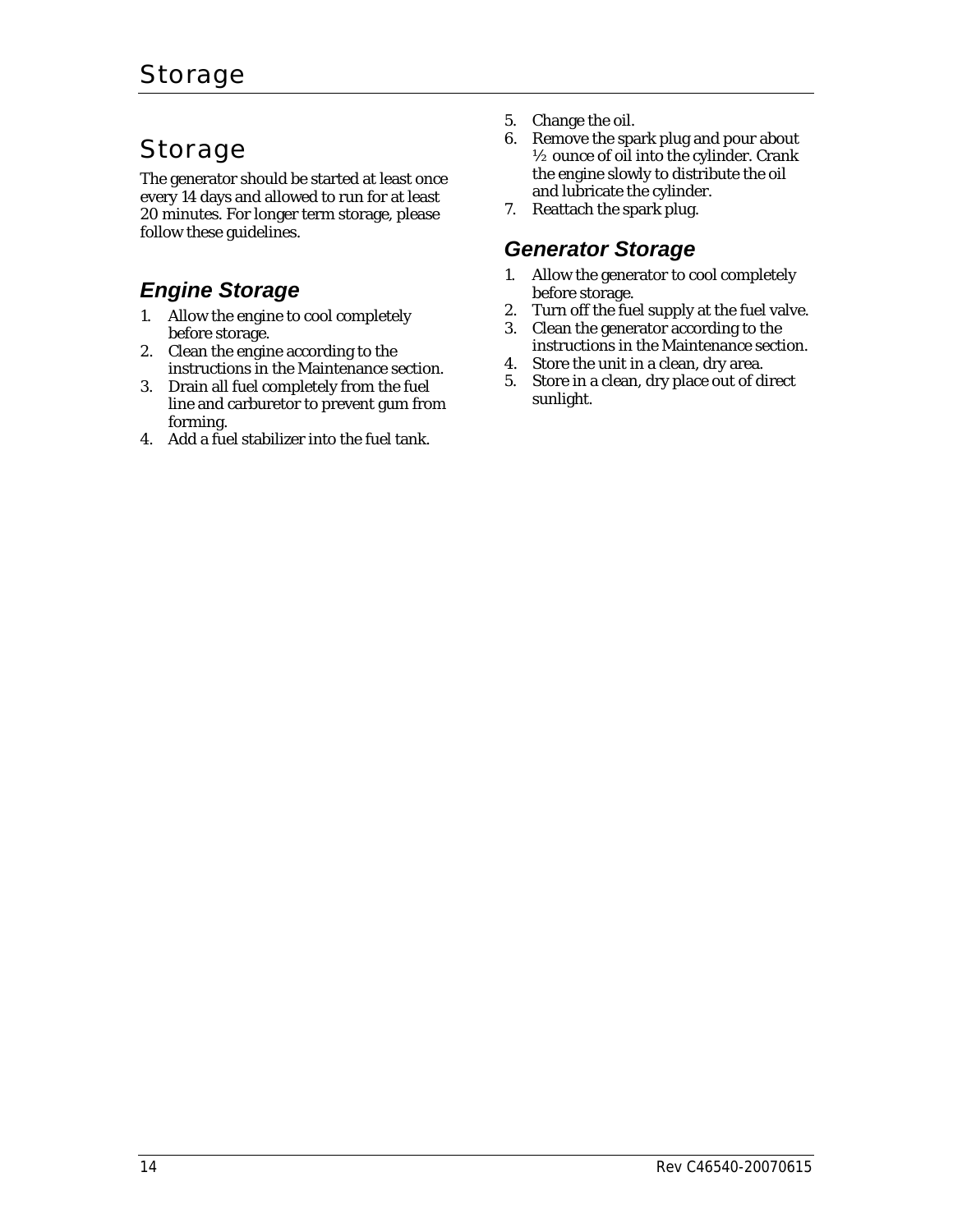# Specifications

### *Engine Specifications*

Engine 196 cc OHV CPE EPA & CARB certified

### *Generator Specifications*

| Running Wattage         | <b>3500 Watts</b>     |
|-------------------------|-----------------------|
| <b>Starting Wattage</b> | 4000Watts             |
| AC Load                 | 120/240 V             |
| DC Load                 | 12 V                  |
| Phase                   | <b>Single</b>         |
| Frequency               | 60 Hz                 |
| <b>Fuel Capacity</b>    | 4 gallons (15 L)      |
| Weight                  | 99.2 lbs. (45 kg)     |
| Height                  | 18.1 inches (46 cm)   |
| Width                   | 18.1 inches (46 cm)   |
| Length                  | 24.2 inches (61.5 cm) |
|                         |                       |

# *Fuel*

Fuel capacity is 4 US gallons (15 L). Use regular unleaded gasoline with a minimum octane rating of 85.

### *Oil*

Oil capacity is 0.63 qt (0.6 L).



### *Spark Plugs*

Your generator comes equipped with a  $\frac{3}{4}$ " long reach plug (18mm)

Intermittent use (less than 1 hour/month) or colder temperatures (below 60°F) NGK B6ES or equivalent

Moderate use (less than 3 hours/month) or seasonal temperatures (50-80°F) NGK B7ES or equivalent

Extreme use (continuous) or hot climates (80-100°F) NGK B8ES or equivalent

Make certain the spark plug gap is 0.7 - 0.8mm (0.028 - 0.031 in.).

### *Valve Clearance*

Intake 0.13-0.17mm (0.005 – 0.007 in.) Exhaust 0.18-0.22mm (0.007 – 0.009 in.)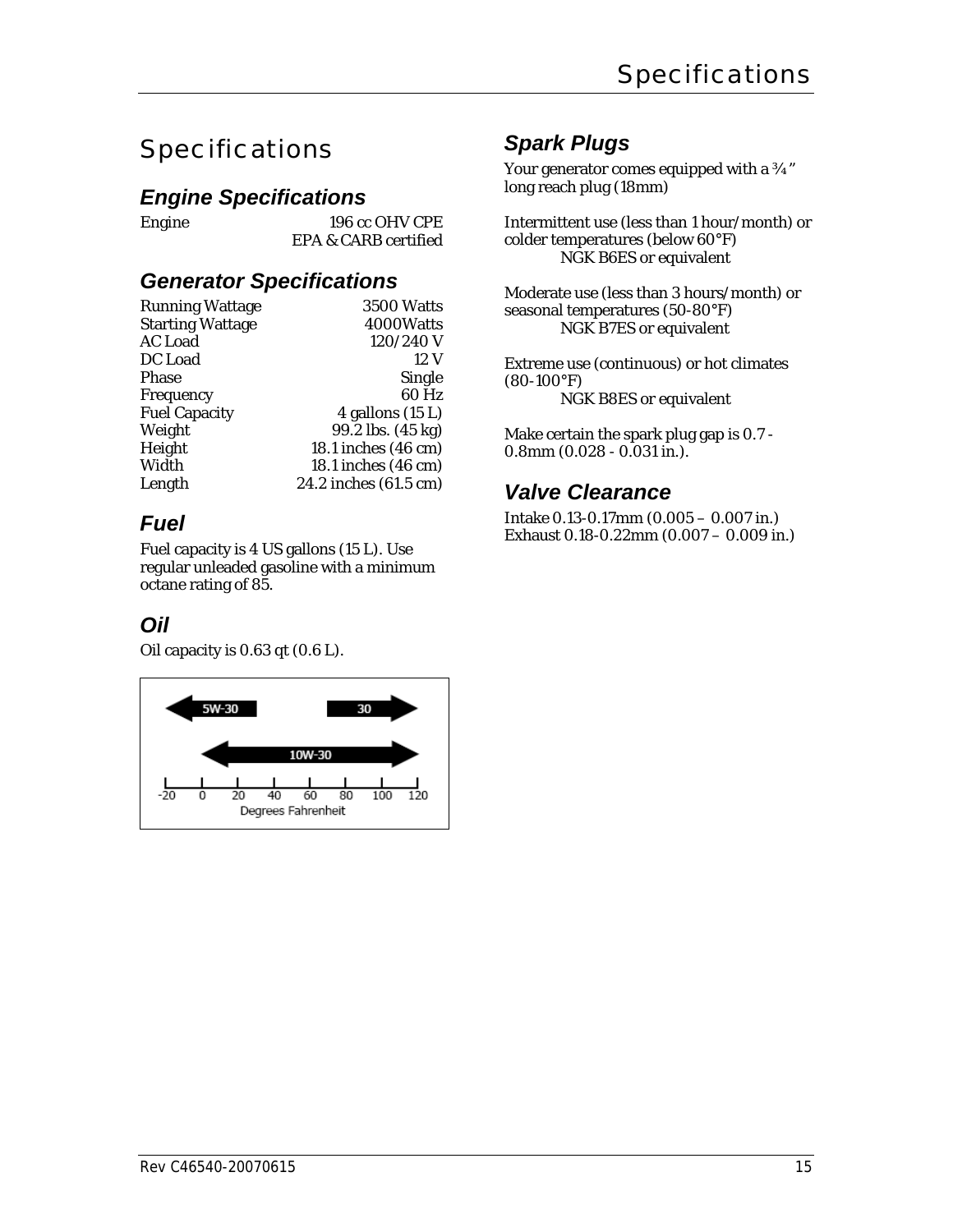# *Parts Diagram*

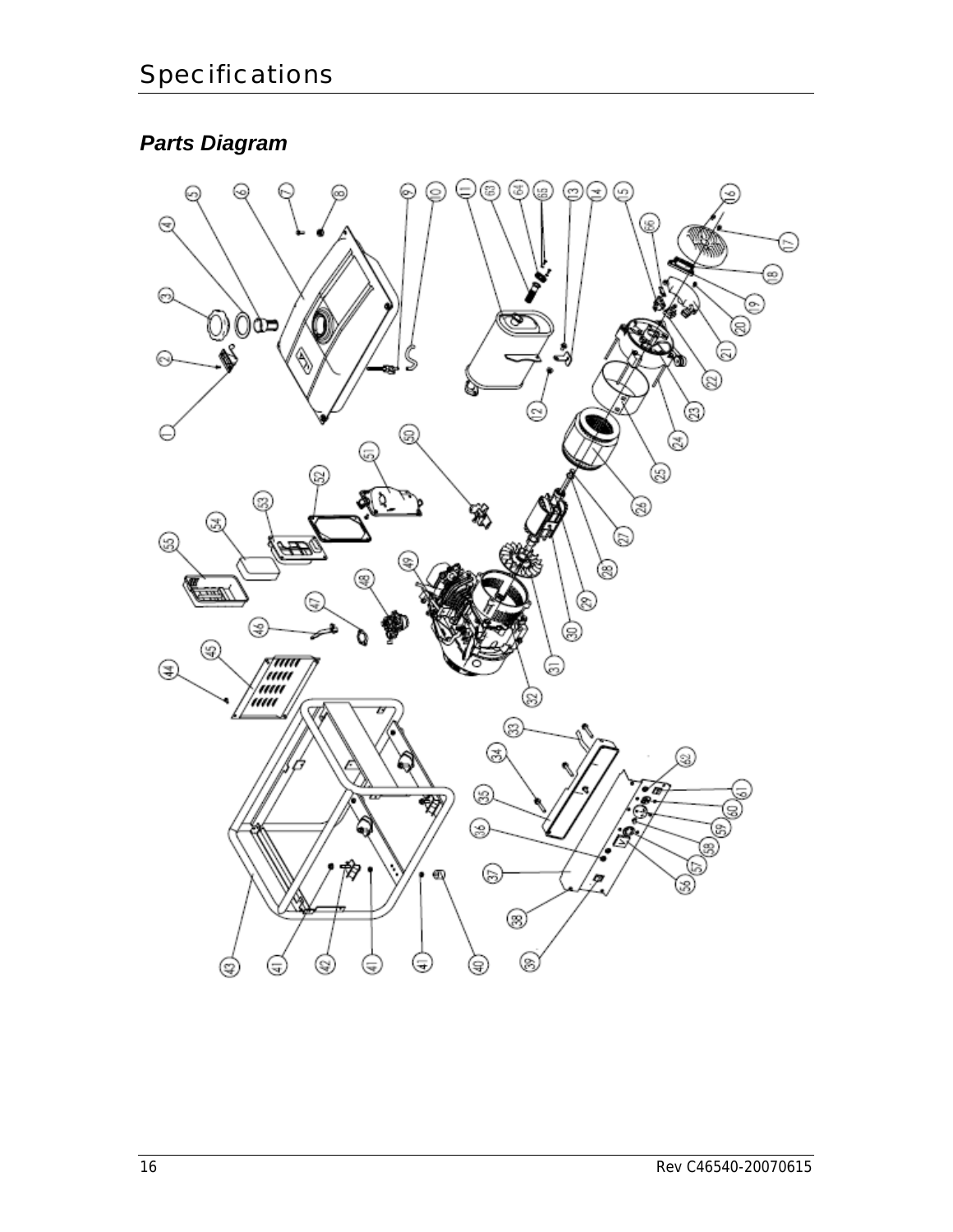# *Parts List*

| No             | Parts#             | <b>Description</b>          | <b>Oty</b>     |
|----------------|--------------------|-----------------------------|----------------|
| 1              | ST168FD-1160100    | Fuel Meter Assy.            | 1              |
| $\overline{2}$ | GB1667-S5-6        | Screw $M5\times 6$          | 2              |
| 3              | ST168FD-1160200    | Fuel Tank Cap               | 1              |
| $\overline{4}$ | ST168FD-1160200A   | Fuel Tank Cap Seal          | $\mathbf{1}$   |
| 5              | ST168F-1160500     | <b>Fuel Filter</b>          | 1              |
| 6              | ST168FD-1160001A   | <b>Fuel Tank</b>            | 1              |
| 7              | GB5781-B6-16       | Bolt $M6\times 16$          | 4              |
| 8              | ST168FD-1163000    | Tank Rubber                 | 4              |
| 9              | ST168FD-1160400    | <b>Fuel Cock</b>            | 1              |
| 10             | ST168FD-1160002    | <b>Fuel Line</b>            | $\mathbf{1}$   |
| 11             | ST168FD-1100200N   | Muffler                     | 1              |
| 12             | GB41-N-6           | Nut M6                      | 1              |
| 13             | GB5781-B6-20       | Bolt $M6 \times 20$         | 1              |
| 14             | ST168FD-1100002B   | Muffler Stay                | 1              |
| 15             | ST02FD-1152035     | Brush Assy.                 | 1              |
| 16             | ST02FD-1152002     | Generator End Cover         | $\mathbf{1}$   |
| 17             | GB5781-B5-10       | Bolt $M5 \times 10$         | $\overline{2}$ |
| 18             | GB5781-B5-16       | Bolt $M5\times 16$          | $\overline{2}$ |
| 19             | ST168FD-1150230    | Terminal                    | 1              |
| 20             | GB5781-B5-15       | Bolt $M5 \times 15$         | $\overline{2}$ |
| 21             | ST168FD-1152031    | AVR                         | 1              |
| 22             | ST168FD-1152004    | Diode Assy.                 | 1              |
| 23             | ST02FD-1152032     | End Cover                   | 1              |
| 24             | GB5789-FB6-130     | Flange Bolt $M6 \times 130$ | 4              |
| 25             | ST02FD-1152001     | <b>Stator Cover</b>         | 1              |
| 26             | ST02FD-1152020     | Stator Assy.                | 1              |
| 27             | GB5789-FB8-210     | Flange Bolt $M8\times210$   | $\mathbf{1}$   |
| 28             | GB90-W-6           | Washer ø 6                  | $\mathbf{1}$   |
| 29             | GB276-BB-6202      | Bearing 6202                | 1              |
| 30             | ST02FD-1152010     | Rotor Comp.                 | 1              |
| 31             | ST02FD-1152009     | Cooling Fan                 | 1              |
| 32             | ST168FD-1030007    | Crankcase Cover             | 1              |
| 33             | ST02FD-1151206M    | Wire Protector Hose         | 1              |
| 34             | GB5789-FB6-35      | Flange Bolt M6×35           | $\mathbf{3}$   |
| 35             | ST02FD-1151340     | Control Box                 | 1              |
| 36             | ST05FD-1151202-15A | 15 Amp Circuit Breaker      | 2              |
| 37             | ST02FD-1151211-RV  | <b>Control Panel</b>        | 1              |
| 38             | GB5789-FB5-12      | Flange Bolt $M5 \times 12$  | 4              |
| 39             | ST02FD-1151205A    | <b>Ignition Switch</b>      | 1              |
| 40             | ST02FD-1151400-19  | Rubber Pad                  | 4              |
| 41             | GB41-N-8           | Nut M8                      | 12             |
| 42             | ST02FD-1151300-51  | Motor Mount                 | 4              |
| 43             | ST02FD-1151100A    | Frame                       | 1              |
| 44             | GB5789-FB6-12      | Flange Bolt M6×12           | 4              |
| 45             | ST02FD-1151002     | Muffler Cover               | 1              |
| 46             | ST02FD-1151201A    | Choke Lever Comp.           | $\mathbf{1}$   |
| 47             | ST168FD-1130005    | Carburetor Packing          | 1              |
| 48             | ST168FD-1130003    | Carburetor                  | 1              |
| 49             | ST168F-2-1000000G  | 6.5 HP OHV Engine           | 1              |
| 50             | ST168FD-1111100    | Control Assy.               | 1              |
| 51             | ST168FD-1090100    | Air Cleaner Case Comp.      | 1              |
| 52             | ST168FD-1090002    | Air Cleaner Seal            | $\mathbf{1}$   |
| 53             | ST168FD-1090003    | Separator                   | 1              |
| 54             | ST168FD-1090004    | Element                     | 1              |
| 55             | ST168FD-1090200    | Air Cleaner Cover Comp.     | 1              |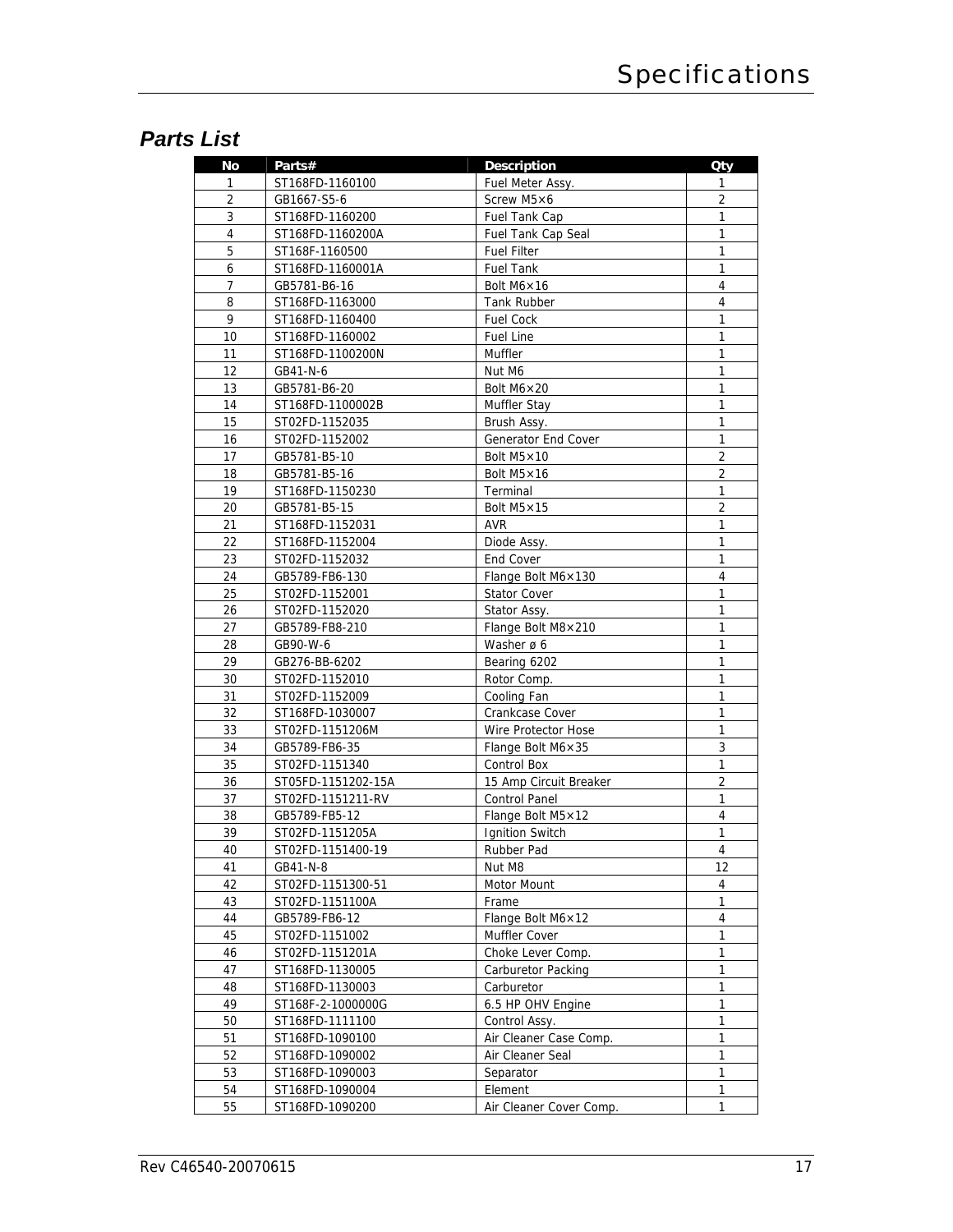# Specifications

| Νo | Parts#             | <b>Description</b>      | Qty |
|----|--------------------|-------------------------|-----|
| 56 | ST02FD-1151204A    | <b>Volt Meter</b>       |     |
| 57 | ST02FD-1151200B    | 120/240v. Receptacle    |     |
| 58 | ST02FD-1151201M    | <b>Voltage Selector</b> |     |
| 59 | ST02FD-1151202M    | <b>RV Receptacle</b>    |     |
| 60 | ST02FD-1151203M    | 120v. AC Receptacle     |     |
| 61 | ST02FD-1151200D    | DC Receptacle           |     |
| 62 | ST05FD-1151202-10A | 10 Amp Circuit Breaker  |     |
| 63 | ST168FD-1100201A   |                         |     |
| 64 | ST168FD-1100201B   | Spark Arrester Comp.    |     |
| 65 | ST168FD-1100201C   |                         |     |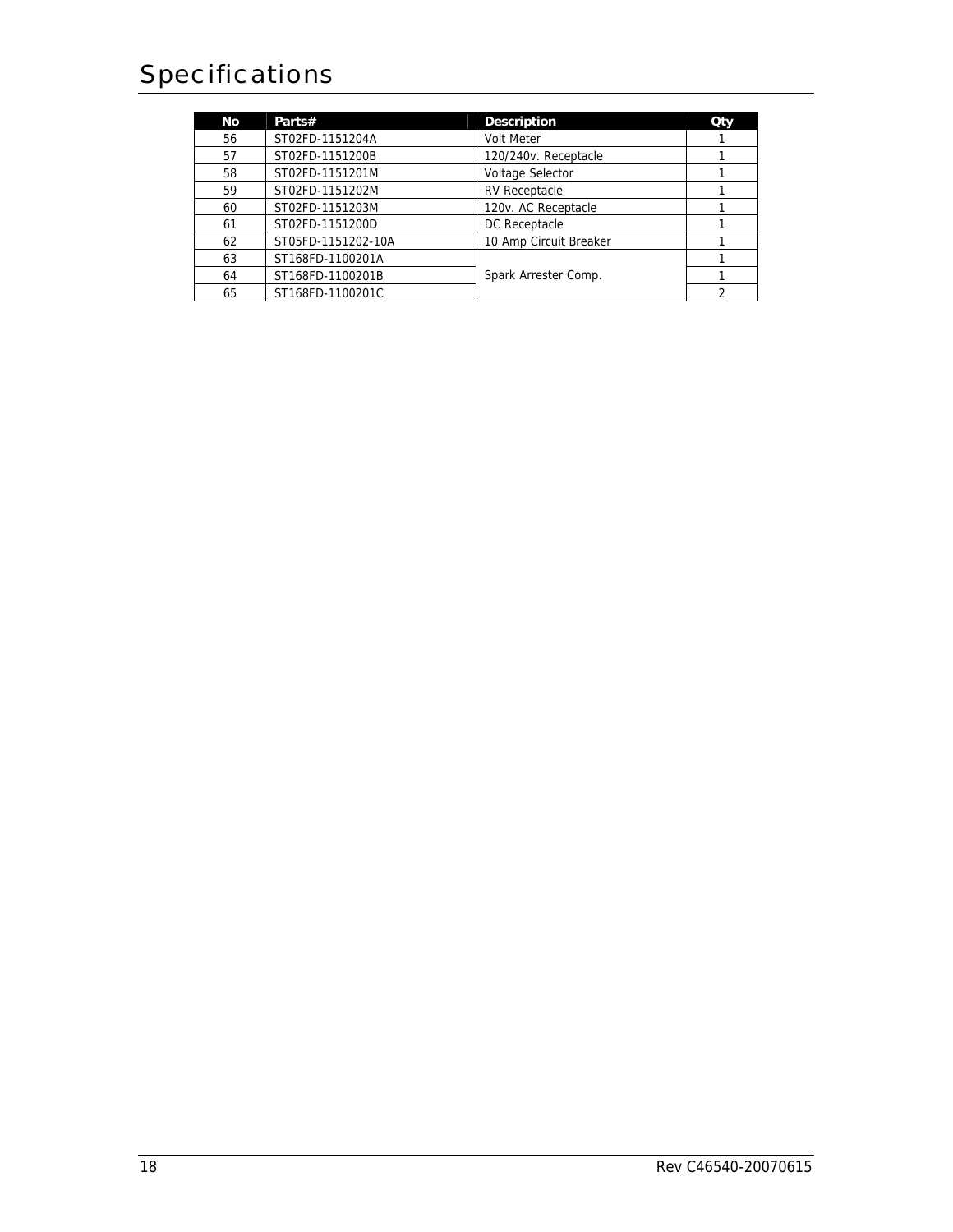# *Wiring Diagram*

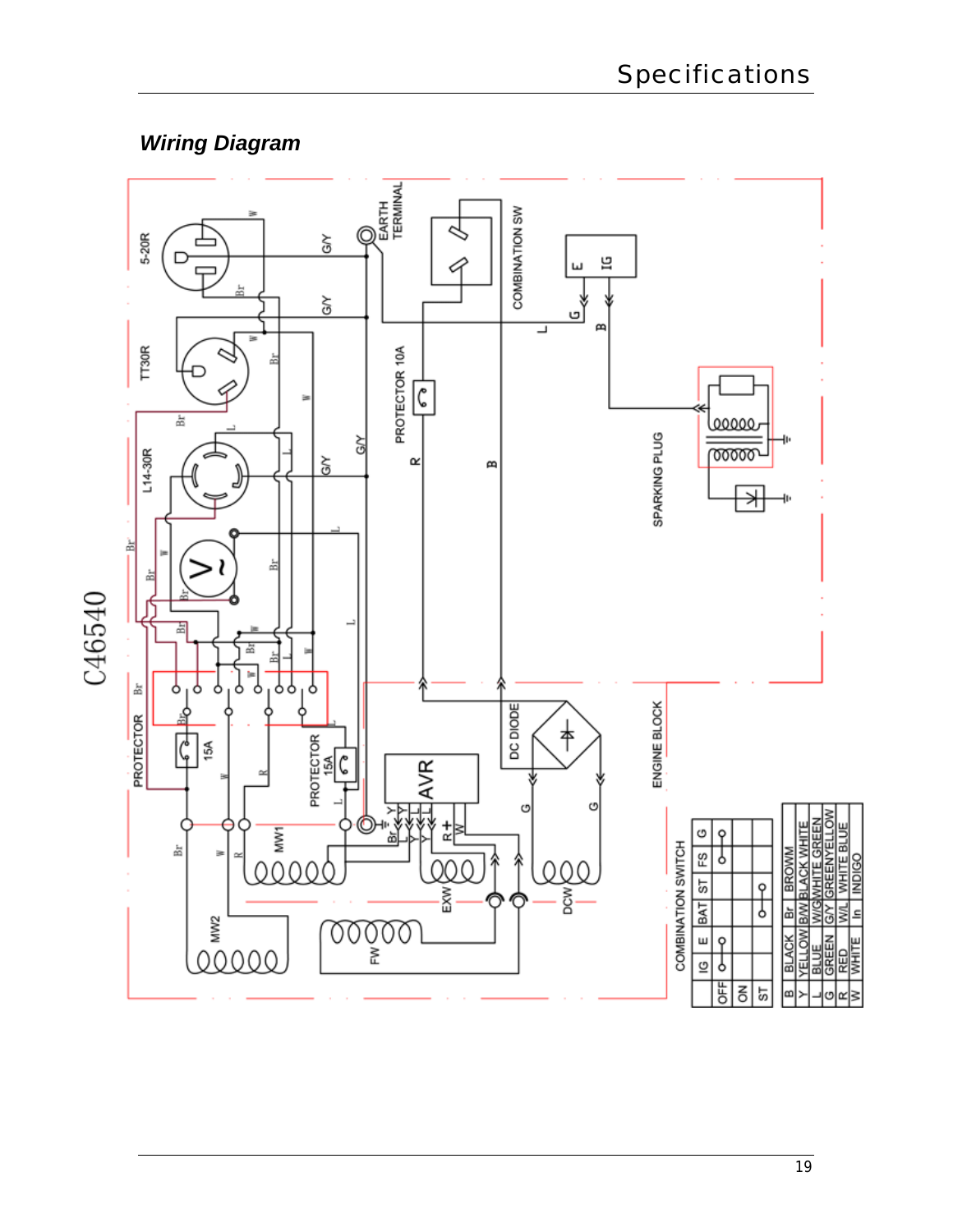# Troubleshooting

| Problem                           | Cause                         | <b>Solution</b>                          |
|-----------------------------------|-------------------------------|------------------------------------------|
| Generator will not start          | No fuel                       | Add fuel                                 |
|                                   | Faulty spark plug             | Replace spark plug                       |
|                                   | Unit loaded during start up   | Remove load from unit                    |
| Generator will not start:         | Low oil level                 | Fill crankcase to the proper level       |
| Generator starts but runs roughly |                               | Place generator on a flat, level surface |
|                                   | Choke in the wrong position.  | Adjust choke.                            |
|                                   | Spark plug wire loose         | Attach wire to spark plug                |
| Generator shuts down during       | Out of fuel                   | Fill fuel tank                           |
| operation                         | Low oil level                 | Fill crankcase to the proper level.      |
|                                   |                               | Place generator on a flat, level surface |
| Generator cannot supply enough    | Generator is overloaded       | Review load and adjust. See "Power       |
| power or overheating              |                               | Management"                              |
|                                   | Insufficient ventilation      | Check for air restriction. Move to a     |
|                                   |                               | well ventilated area                     |
| No AC output                      | Cable not properly connected  | Check all connections                    |
|                                   | Connected device is defective | Replace defective device                 |
|                                   | Circuit breaker is open       | Reset circuit breaker                    |
|                                   | Capacitor defective           | Replace capacitor (Service Center)       |
|                                   | Faulty brush assembly         | Replace brush assembly (Service          |
|                                   |                               | Center)                                  |
|                                   | Faulty AVR                    | Replace AVR (Service Center)             |
|                                   | Loose wiring                  | Inspect and tighten wiring               |
|                                   |                               | connections                              |
|                                   | Other                         | Contact the help line.                   |
| Generator gallops                 | Engine governor defective     | Contact the help line                    |
| Repeated circuit breaker tripping | Overload                      | Review load and adjust. See "Power       |
|                                   |                               | Management"                              |
|                                   | Faulty cords or device        | Check for damaged, bare or frayed        |
|                                   |                               | wires. Replace defective device          |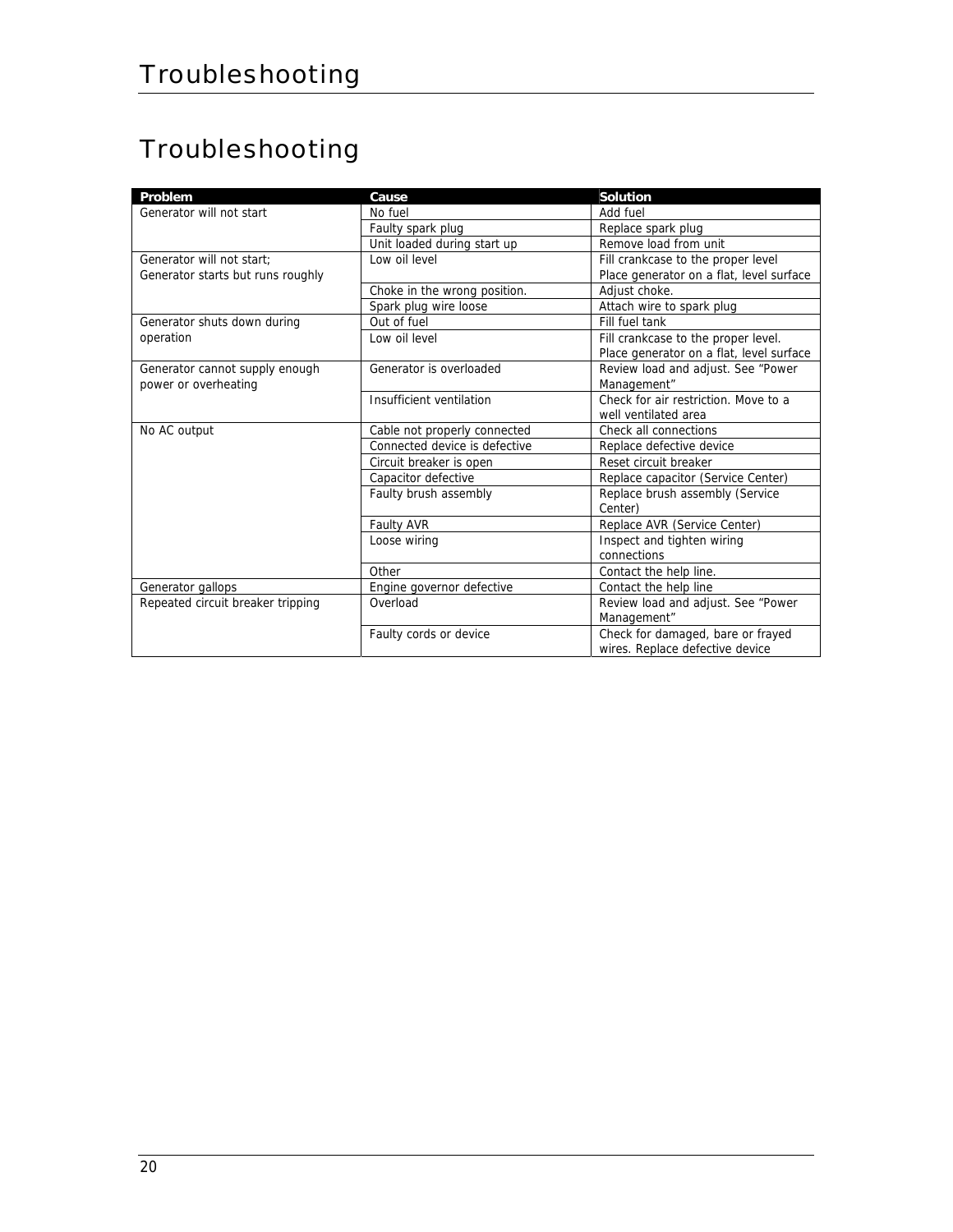# Warranty

CHAMPION POWER EQUIPMENT 1 YEAR LIMITED WARRANTY Effective September 1, 2006. Replaces all undated warranties and all warranties dated before September 1, 2006.

### *Warranty Qualifications*

Champion Power Equipment (CPE) will register this warranty upon receipt of your Warranty Registration Card and a copy of your sales receipt from one of CPE's retail locations as proof of purchase.

Please submit your warranty registration and your proof of purchase within ten (10) days of the date of purchase.

### *Repair/Replacement Warranty*

CPE warrants to the original purchaser that the mechanical and electrical components will be free of defects in material and workmanship for a period of one (1) year from the original date of purchase (90 days for commercial & industrial use). Transportation charges on product submitted for repair or replacement under this warranty are the sole responsibility of the purchaser. This warranty only applies to the original purchaser and is not transferable.

### *Do not return the unit to the place of purchase*

Contact CPE's Technical Service and CPE will troubleshoot any issue via phone or e-mail. If the problem is not corrected by this method, CPE will, at its option, authorize evaluation, repair or replacement of the defective part or component at a CPE Service Center. CPE will provide you with a case number for warranty service. Please keep it for future reference. Repairs or replacements without prior authorization, or at an unauthorized repair facility, will not be covered by this warranty.

### *Warranty Exclusions*

This warranty does not cover the following repairs and equipment:

### **Normal Wear**

Generators need periodic parts and service to perform well. This warranty does not cover repair when normal use has exhausted the life of a part or the equipment as a whole.

### **Installation, Use and Maintenance**

This warranty will not apply to parts and/or labor if this generator is deemed to have been misused, neglected, involved in an accident, abused, loaded beyond the generator's limits, modified, installed

improperly or connected incorrectly to any electrical component. Normal maintenance such as spark plugs, air filters, adjustments, fuel system cleaning and obstruction due to buildup is not covered by this warranty.

### **Other Exclusions**

This warranty excludes:

Cosmetic defects such as paint, decals, etc. Wear items such as filter elements, o-rings, etc. Accessory parts such as starting batteries, and storage covers.

Failures due to acts of God and other force majeure events beyond the manufacturer's control.

Problems cause by parts that are not original Champion Power Equipment parts. This warranty does not apply to generators used for prime power in place of a utility.

### *Limits of Implied Warranty and Consequential Damage*

Champion Power Equipment disclaims any obligation to cover any loss of time, use of this product, freight, or any incidental or consequential claim by anyone from using this generator. THIS WARRANTY IS IN LIEU OF ALL OTHER WARRANTIES, EXPRESS OR IMPLIED, INCLUDING WARRANTIES OF MERCHANTABILITY OR FITNESS FOR A PARTICULAR PURPOSE

A unit provided as an exchange will be subject to the warranty of the original unit. The length of the warranty governing the exchanged unit will remain calculated by reference to the purchase date of the original unit.

This warranty gives you certain legal rights which may change from state to state. Your state may also have other rights you may be entitled to that are not listed within this warranty.

### *Contact Information*

### **Address**

Champion Power Equipment, Inc. Customer Service 10006 Santa Fe Springs Rd. Santa Fe Springs, CA 90670

### **Customer Service**

Mon – Fri 8:30 AM – 5:00 PM (PST/PDT) Toll Free: 1-877-338-0999 Fax no.: 1-562-236-9429

### **Technical Service**

Mon – Fri 8:30 AM – 5:00 PM (PST/PDT) Toll Free: 1-877-338-0999 tech@championpowerequipment.com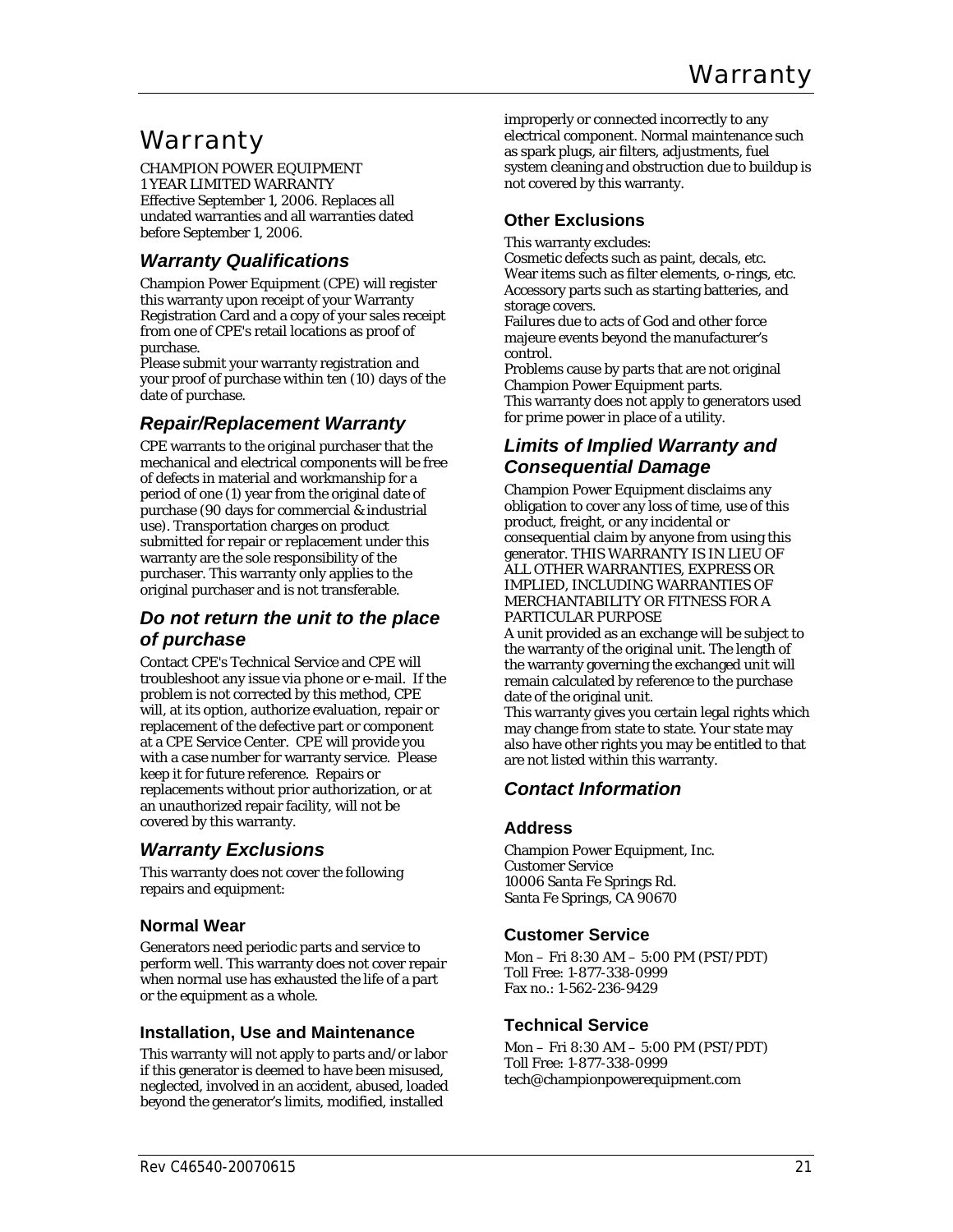#### **Champion Power Equipment, Inc (CPE), The California Air Resources Board (CARB) and the United States Environment Protection Agency (U.S. EPA.) Emission Control System Warranty**

Your Champion Power Equipment (CPE) engine complies with both the U.S. EPA and state of California Air Resources Board (CARB) emission regulations.

### **YOUR WARRANTY RIGHTS AND OBLIGATIONS:**

The California Air Resources Board, US EPA AND CPE are pleased to explain the Federal and California Emission Control Systems Warranty on your 2005 and later, small off-road engine. In California, new, small off-road engines must be designed, built and equipped to meet the State's stringent anti smog standards. In the other states, new engines must be designed, built and equipped, at the time of sale, to meet U.S. EPA regulations for small non-road engines. CPE must warrant the emission control system on your small off-road engine for the period of time listed below, provided there has been no abuse, neglect, unapproved modification, or improper maintenance of your small off-road engine.

Your emission control system may include parts such as the carburetor, fuel-injection system, the ignition system, catalytic converter and fuel lines. Also included may be hoses, belts, connectors and other emission related assemblies. Where a warrantable condition exits, CPE will repair your small off-road engine at no cost to you including diagnosis, parts and labor.

#### **MANUFACTURER'S EMISSION CONTROL SYSTEM WARRANTY COVERAGE:**

 This emission control system is warranted for two years, subject to provisions set forth below. If, during the warranty period, emission related part on your engine is defective in materials or workmanship, the part will be repaired or replaced by CPE.

#### **OWNER WARRANTY RESPONSIBILITIES:**

As the small off-road engine owner, you are responsible for the performance of the required maintenance listed in your Owner's Manual. CPE recommends that you retain all your receipts covering maintenance on your small off-road engine, but CPE cannot deny warranty solely for the lack of receipts or for your failure to ensure the performance of all scheduled maintenance.

#### **As the small off-road engine owner, you should however be aware that CPE may deny you warranty coverage if your small, off-road engine or a part has failed due to abuse, neglect, improper maintenance or unapproved modifications.**

You are responsible for presenting your small off-road engine to an Authorized CPE service outlet, CPE dealer or CPE, Santa Fe Springs, Ca. as soon as a problem exists. The warranty repairs should be completed in a reasonable amount of time, not to exceed 30 days.

If you have any questions regarding your warranty rights and responsibilities, you should contact:

Champion Power Equipment, Inc. Customer Service 10006 Santa Fe Springs Road Santa Fe Springs, CA 90670 Tel: (888) 696-0668

The emission warranty is a defects warranty. Defects are judged on normal engine performance. The warranty is not related to an in-use emission test.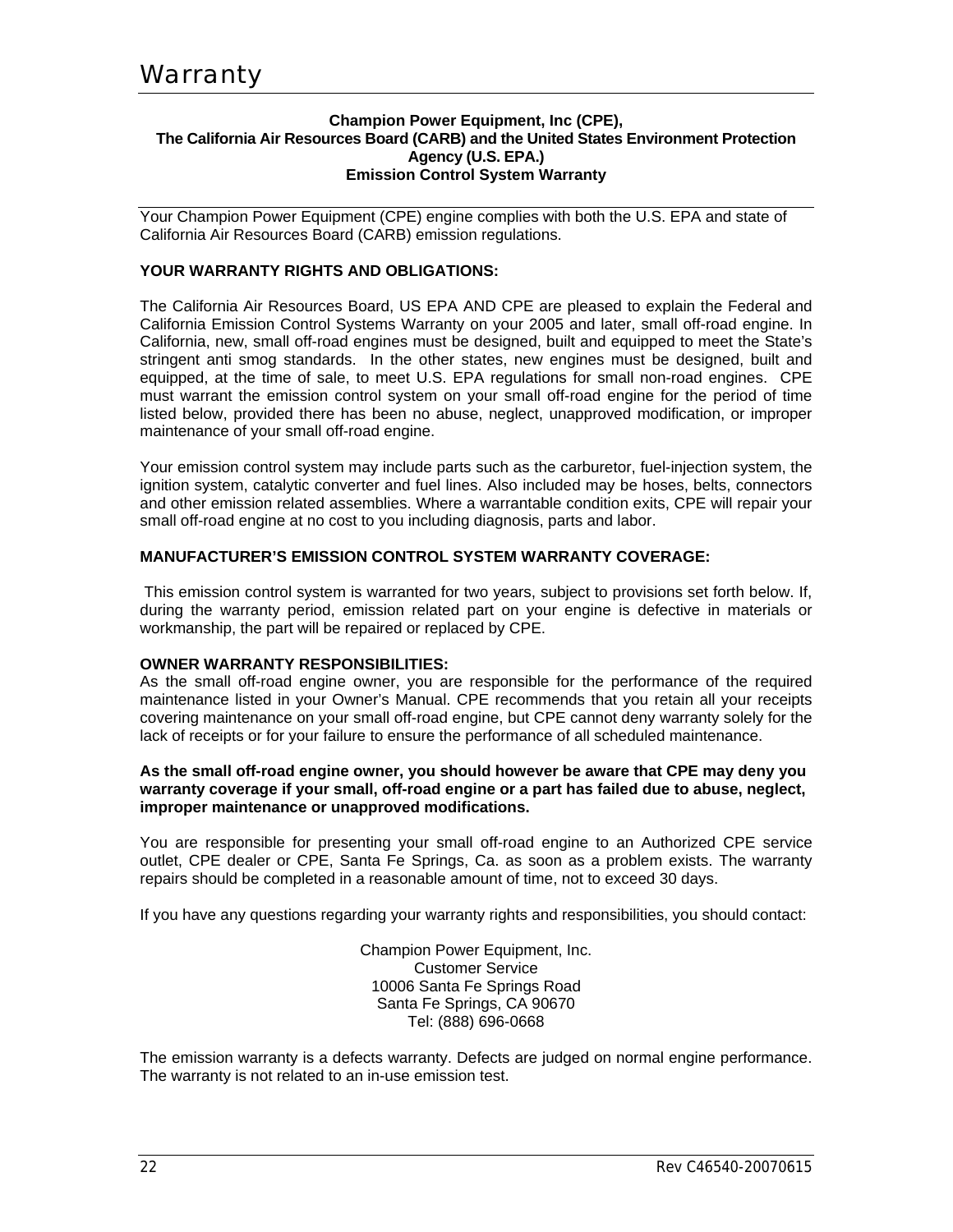#### **EMISSION CONTROL SYSTEM WARRANTY**

#### **The following are specific provisions relative to your Emission Control System Warranty Coverage.**

Emission Control System Warranty (ECS Warranty) for 1995 and later model year California small off-road engines (for other states, 1997 and later model year engines):

**1. APPLICABILITY:** This warranty shall apply to 1995 and later model year California small offroad engines (for other states, 1997 and later model year engines). The ECS Warranty Period shall begin on the date the new engine or equipment is delivered to its original, end-use purchaser, and shall continue for 24 consecutive months thereafter.

#### **2. GENERAL EMISSIONS WARRANTY COVERAGE**

CPE warrants to the original, end-use purchaser of the new engine or equipment and to each subsequent purchaser that each of its small off-road engines is:

 a. Designed, built and equipped so as to conform with all applicable regulations adopted by the Air Resources Board pursuant to its authority in Chapters 1 and 2, Part 5, Division 26 of the Health and Safety Code, and

 b. Free from defects in materials and workmanship that cause the failure of a warranted part to be identical in all material respects to the part as described in the engine manufacturer's application for certification for a period of two years.

#### **3. THE WARRANTY ON EMISSION-RELATED PARTS WILL BE INTERPRETED AS FOLLOWS:**

 a. Any warranted part that is not scheduled for replacement as required maintenance in the Owners Manual shall be warranted for the ECS Warranty Period. If any such part fails during the ECS Warranty Period, it shall be repaired or replaced by CPE according to Subsection "d" below. Any such part repaired or replaced under the ECS Warranty shall be warranted for any remainder of the ECS Warranty Period.

 b. Any warranted, emissions-related part which is scheduled only for regular inspection as specified in the Owners Manual shall be warranted for the ECS Warranty Period. A statement in such written instructions to the effect of "repair or replace as necessary", shall not reduce the ECS Warranty Period. Any such part repaired or replaced under the ECS Warranty shall be warranted for the remainder of the ECS Warranty Period.

 c. Any warranted, emissions-related part which is scheduled for replacement as required maintenance in the Owner's Manual shall be warranted for the period of time prior to the first scheduled replacement point for that part. If the part fails prior to the first scheduled replacement, the part shall be repaired or replaced by CPE according to Subsection "d" below. Any such emissions-related part repaired or replaced under the ECS Warranty, shall be warranted for the remainder of the ECS Warranty Period prior to the first scheduled replacement point for such emissions-related part.

 d. Repair or replacement of any warranted, emissions-related part under this ECS Warranty shall be performed at no charge to the owner at a CPE Authorized Service Outlet.

 e. The owner shall not be charged for diagnostic labor which leads to the determination that a part covered by the ECS Warranty is in fact defective, provided that such diagnostic work is performed at a CPE Authorized Service Outlet.

 f. CPE shall be liable for damages to other original engine components or approved modifications proximately caused by a failure under warranty of an emission-related part covered by the ECS Warranty.

 g. Throughout the ECS Warranty Period, CPE shall maintain a supply of warranted emission-related parts sufficient to meet the expected demand for such emission-related parts.

 h. Any CPE Authorized and approved emission-related replacement part may be used in the performance of any ECS Warranty maintenance or repair and will be provided without charge to the owner. Such use shall not reduce CPE's warranty obligation.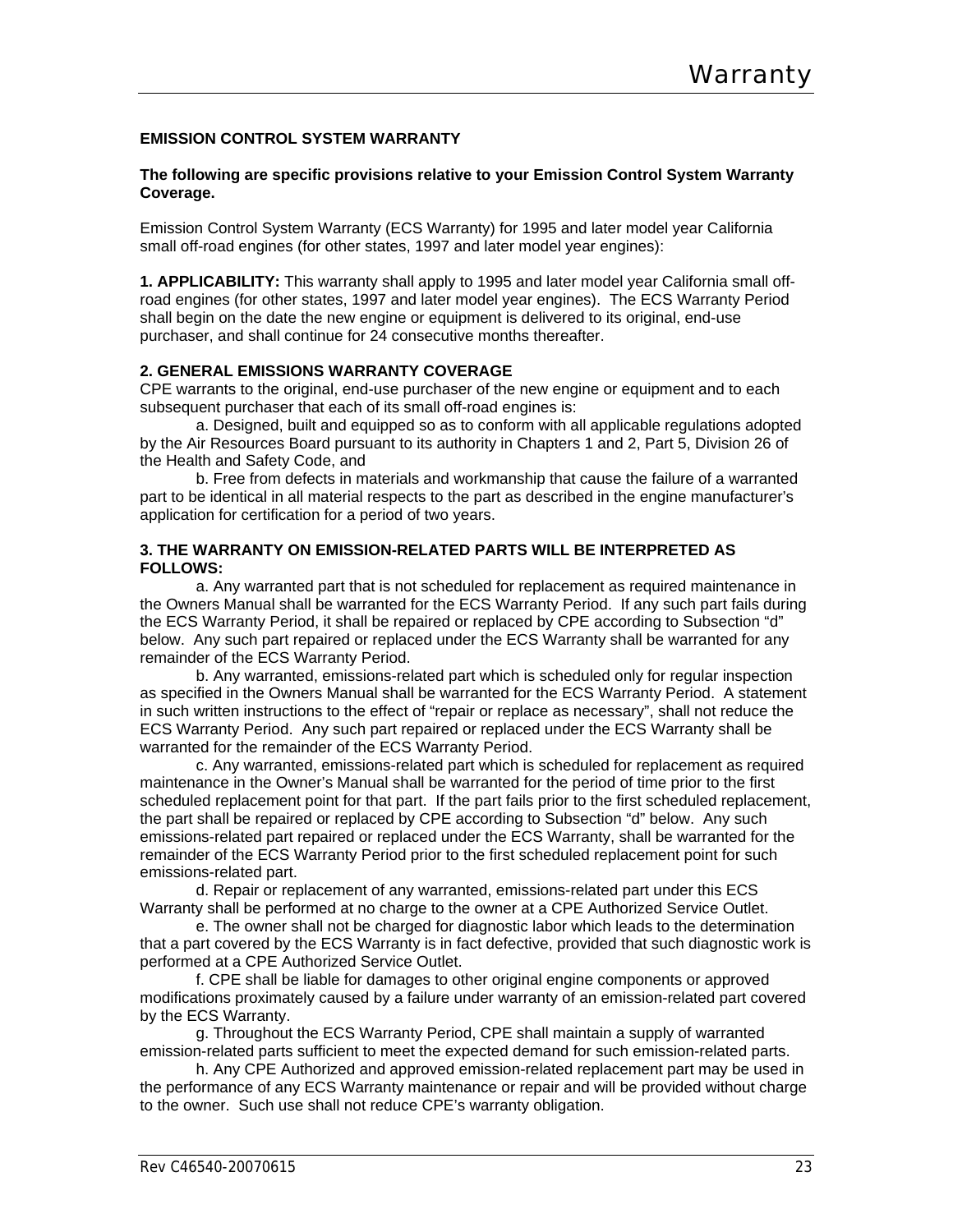# Warranty

 i. Unapproved add-on or modified parts may not be used to modify or repair a CPE engine. Such use voids this ECS Warranty and shall be sufficient grounds for disallowing an ECS Warranty claim. CPE shall not be liable hereunder for failures of any warranted parts of a CPE engine caused by the use of such an unapproved add-on or modified part.

### **EMISSION-RELATED PARTS INCLUDE THE FOLLOWING: (using those portions of the list applicable to the engine)**

| Systems covered by this warranty | <b>Parts Description</b>                                                                                                                                                                                                                                                                                                                             |
|----------------------------------|------------------------------------------------------------------------------------------------------------------------------------------------------------------------------------------------------------------------------------------------------------------------------------------------------------------------------------------------------|
| <b>Fuel Metering System</b>      | Fuel regulator, Carburetor and internal parts                                                                                                                                                                                                                                                                                                        |
| Air Induction System             | Air cleaner, Intake manifold                                                                                                                                                                                                                                                                                                                         |
| Ignition System                  | Spark plug and parts, Magneto ignition system                                                                                                                                                                                                                                                                                                        |
| <b>Exhaust System</b>            | Exhaust manifold, catalytic converter                                                                                                                                                                                                                                                                                                                |
| <b>Miscellaneous Parts</b>       | Tubing, Fittings, Seals, Gaskets, and Clamps associated with these<br>listed systems.                                                                                                                                                                                                                                                                |
| <b>Evaporative Emissions</b>     | Fuel Tank, Fuel Cap, Fuel Line, Fuel Line Fittings, Clamps, Pressure<br>Relief Valves, Control Valves, Control Solenoids, Electronic Controls,<br>Vacuum Control Diaphragms, Control Cables, Control Linkages, Purge<br>Valves, Vapor Hoses, Liquid/Vapor Separator, Carbon Canister, Canister<br>Mounting Brackets, Carburetor Purge Port Connector |

### **TO OBTAIN WARRANTY SERVICE:**

You must take your CPE engine or the product on which it is installed, along with your warranty registration card or other proof of original purchase date, at your expense, to any Champion Power Equipment dealer who is authorized by Champion Power Equipment, Inc. to sell and service that CPE product during his normal business hours. Claims for repair or adjustment found to be caused solely by defects in material or workmanship will not be denied because the engine was not properly maintained and used.

**If you have any questions regarding your warranty rights and responsibilities, or to obtain warranty service, please write or call the Customer service of Champion Power Equipment, Inc.** 

> **Champion Power Equipment, Inc. 10006 Santa Fe Springs Road Santa Fe Springs, CA 90670 (888) 696-0668 Attn: Customer Service**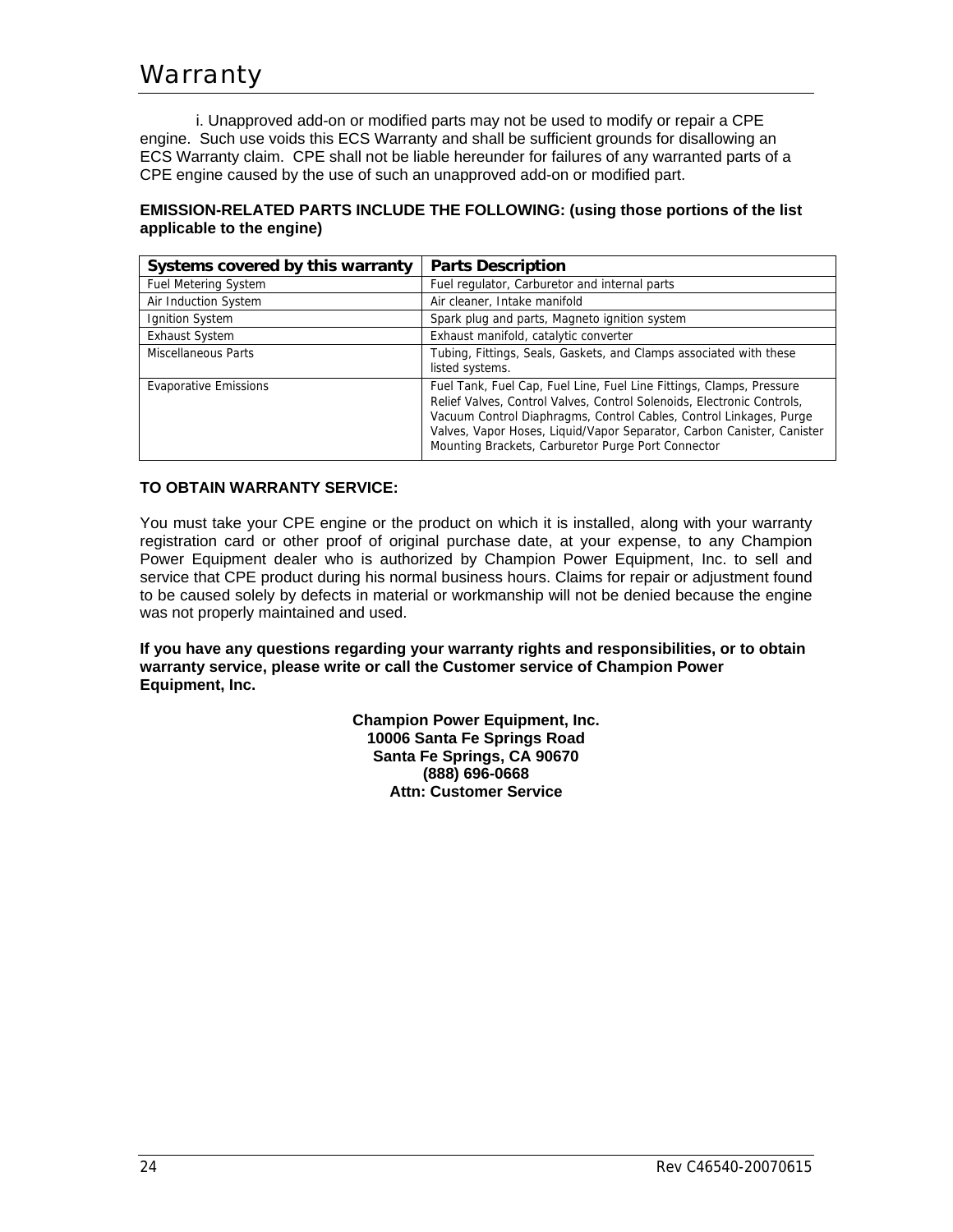# **Notes**